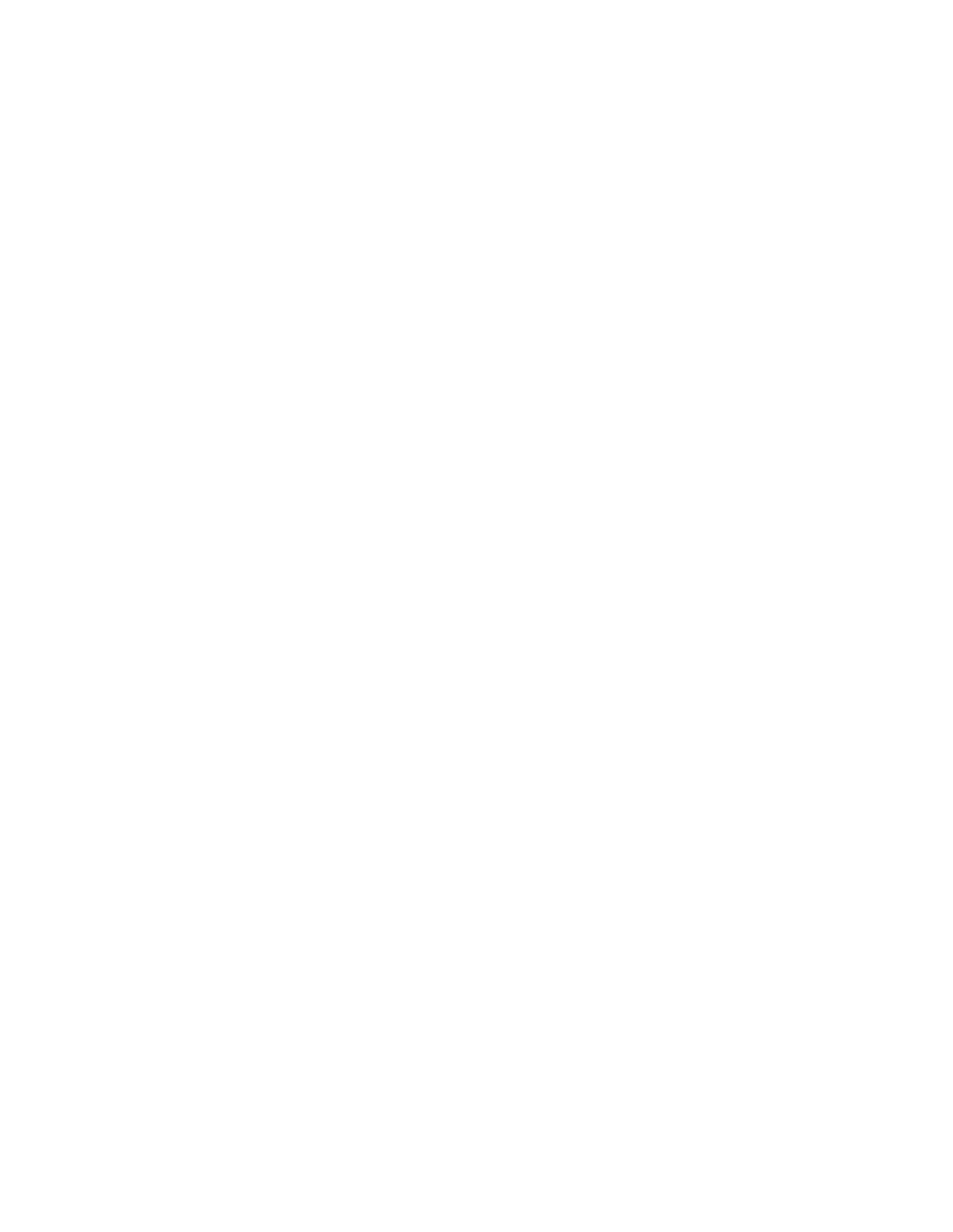## Overview:

| 1      | <b>Arista Cloudvision Portal Python scripts</b><br>1.1<br>1.2<br>1.3<br>1.3.1                                                                                      | 3<br>3<br>3<br>$\overline{4}$<br>$\overline{4}$                |  |  |  |  |  |  |  |  |  |  |  |
|--------|--------------------------------------------------------------------------------------------------------------------------------------------------------------------|----------------------------------------------------------------|--|--|--|--|--|--|--|--|--|--|--|
| 2      | <b>Getting Started</b><br>5                                                                                                                                        |                                                                |  |  |  |  |  |  |  |  |  |  |  |
| 3      | <b>License</b><br>7                                                                                                                                                |                                                                |  |  |  |  |  |  |  |  |  |  |  |
| 4      | Ask question or report issue<br>9                                                                                                                                  |                                                                |  |  |  |  |  |  |  |  |  |  |  |
| 5      | <b>Contribute</b>                                                                                                                                                  | 11                                                             |  |  |  |  |  |  |  |  |  |  |  |
| 6<br>7 | <b>Installation:</b><br>6.1<br>Installation<br>6.1.1<br>6.1.2<br>6.1.3<br>6.1.4<br>6.2<br>6.2.1<br>6.2.2<br><b>Arista Cloudvision Portal Python scripts</b><br>7.1 | 13<br>13<br>13<br>14<br>14<br>14<br>14<br>15<br>15<br>17<br>17 |  |  |  |  |  |  |  |  |  |  |  |
|        | 7.2<br>7.3<br>7.3.1                                                                                                                                                | 17<br>18<br>18                                                 |  |  |  |  |  |  |  |  |  |  |  |
| 8      | <b>Getting Started</b>                                                                                                                                             | 19                                                             |  |  |  |  |  |  |  |  |  |  |  |
| 9      | <b>License</b><br>21                                                                                                                                               |                                                                |  |  |  |  |  |  |  |  |  |  |  |
|        | 23<br>10 Ask question or report issue                                                                                                                              |                                                                |  |  |  |  |  |  |  |  |  |  |  |
|        | 11 Contribute<br>25<br>25                                                                                                                                          |                                                                |  |  |  |  |  |  |  |  |  |  |  |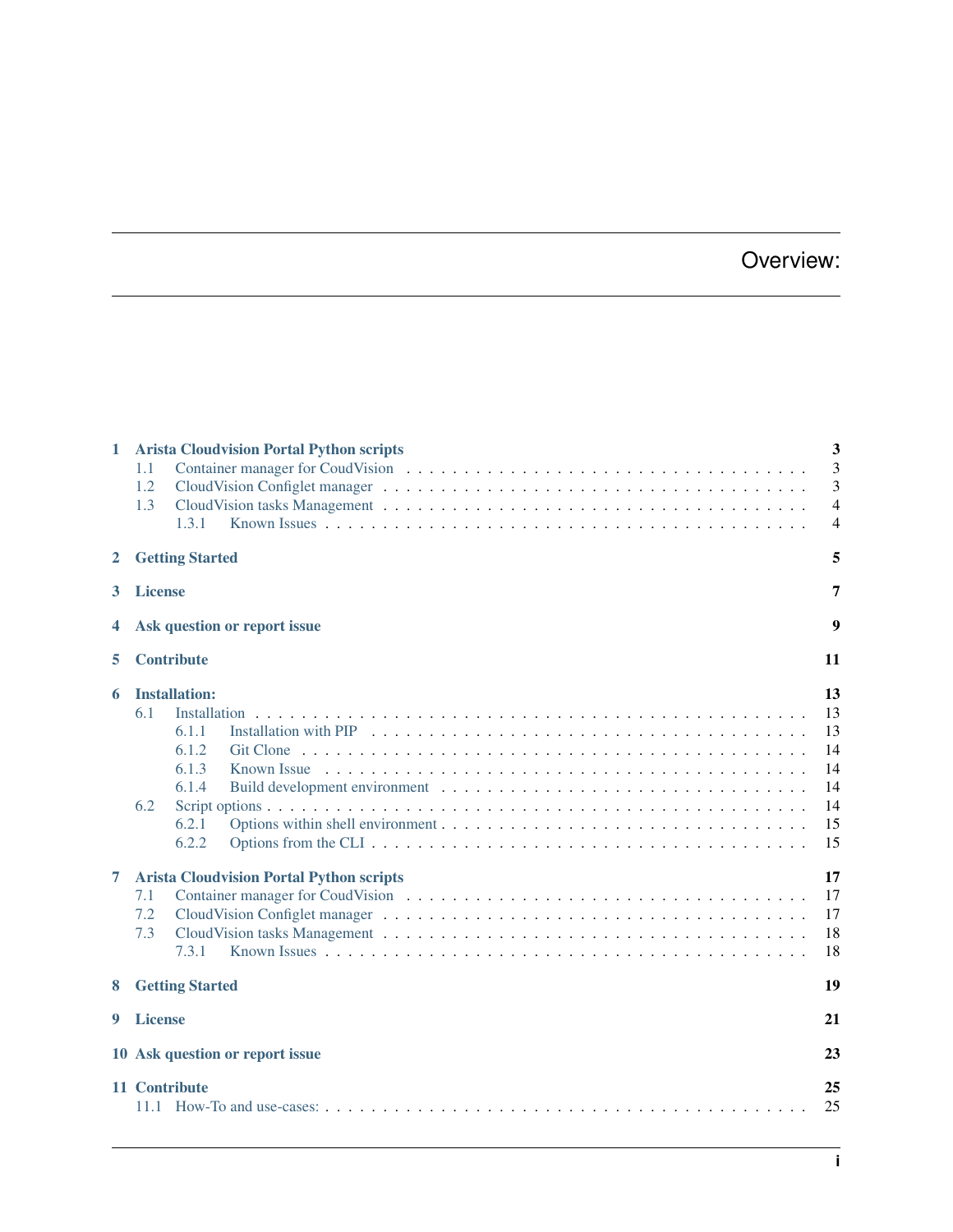| 12 Indices and tables      |  |  |  |  |  |  |  |  |  |  |  |  |  |  |  |  |
|----------------------------|--|--|--|--|--|--|--|--|--|--|--|--|--|--|--|--|
| <b>Python Module Index</b> |  |  |  |  |  |  |  |  |  |  |  |  |  |  |  |  |
| <b>Index</b>               |  |  |  |  |  |  |  |  |  |  |  |  |  |  |  |  |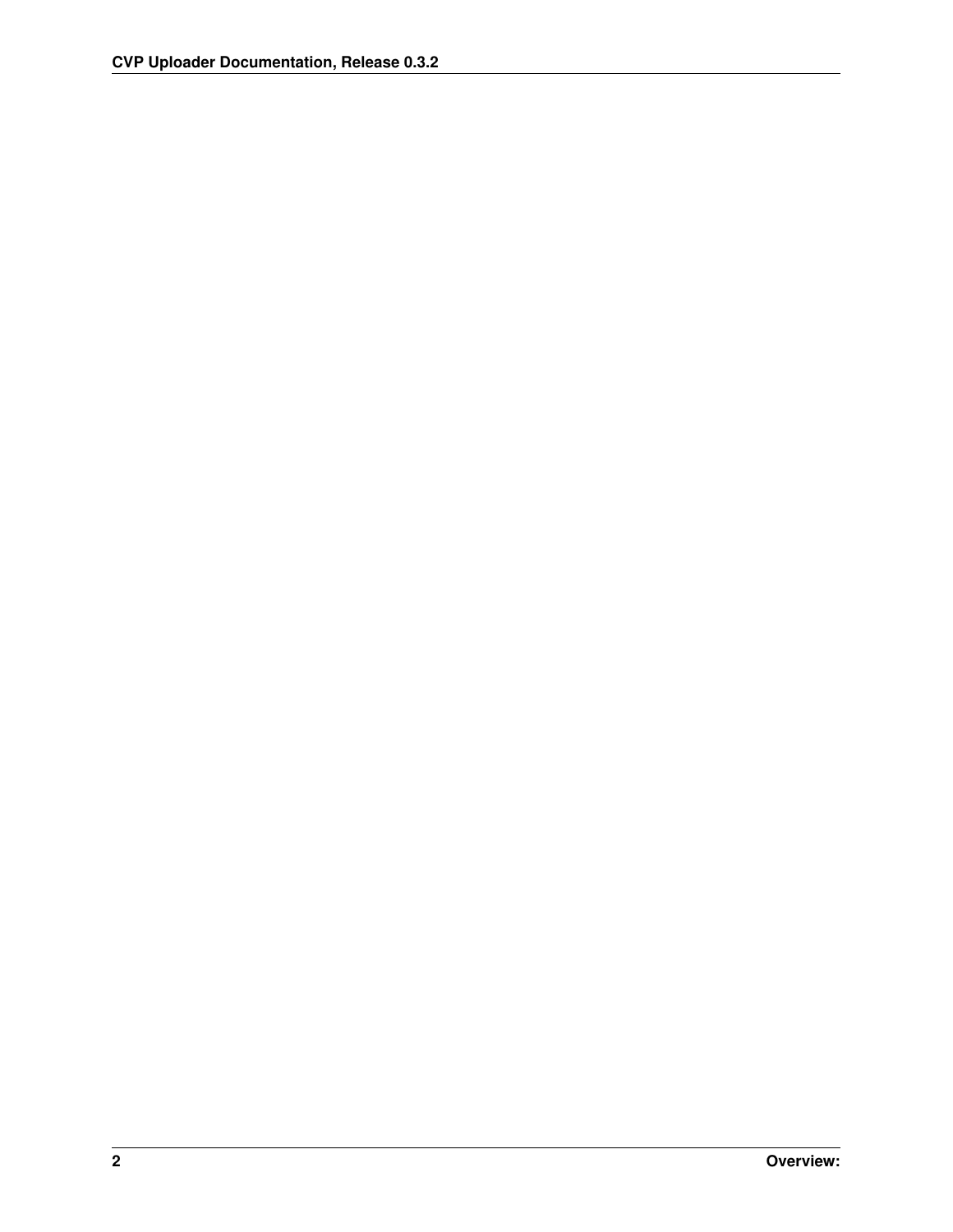## CHAPTER<sup>1</sup>

## Arista Cloudvision Portal Python scripts

<span id="page-6-0"></span>This repository provides a set of python scripts to interact with [Arista Cloudvision](https://www.arista.com/en/products/eos/eos-cloudvision) server. All of them are based on [cvprac](https://github.com/aristanetworks/cvprac) library to interact using APIs calls between your client and CVP interface.

## <span id="page-6-1"></span>**1.1 Container manager for CoudVision**

Generic script to manage containers on [Arista Cloudvision](https://www.arista.com/en/products/eos/eos-cloudvision) server. It is based on [cvprac](https://github.com/aristanetworks/cvprac) library to interact using APIs calls between your client and CVP interface.

*Script filename*: cvp-container-manager

#### Supported Features

- Check if container exists on CVP.
- Create a container on CVP topology
- Delete a container from CVP topology.
- Move a devices to an existing container.

### <span id="page-6-2"></span>**1.2 CloudVision Configlet manager**

Generic script to manage configlet on an [Arista Cloudvision](https://www.arista.com/en/products/eos/eos-cloudvision) server. It is based on [cvprac](https://github.com/aristanetworks/cvprac) library to interact using APIs calls between your client and CVP interface.

*Script filename*: cvp-configlet-manager

#### Supported Features

- Update existing remote configlet.
- Execute configlet update.
- Wait for task result.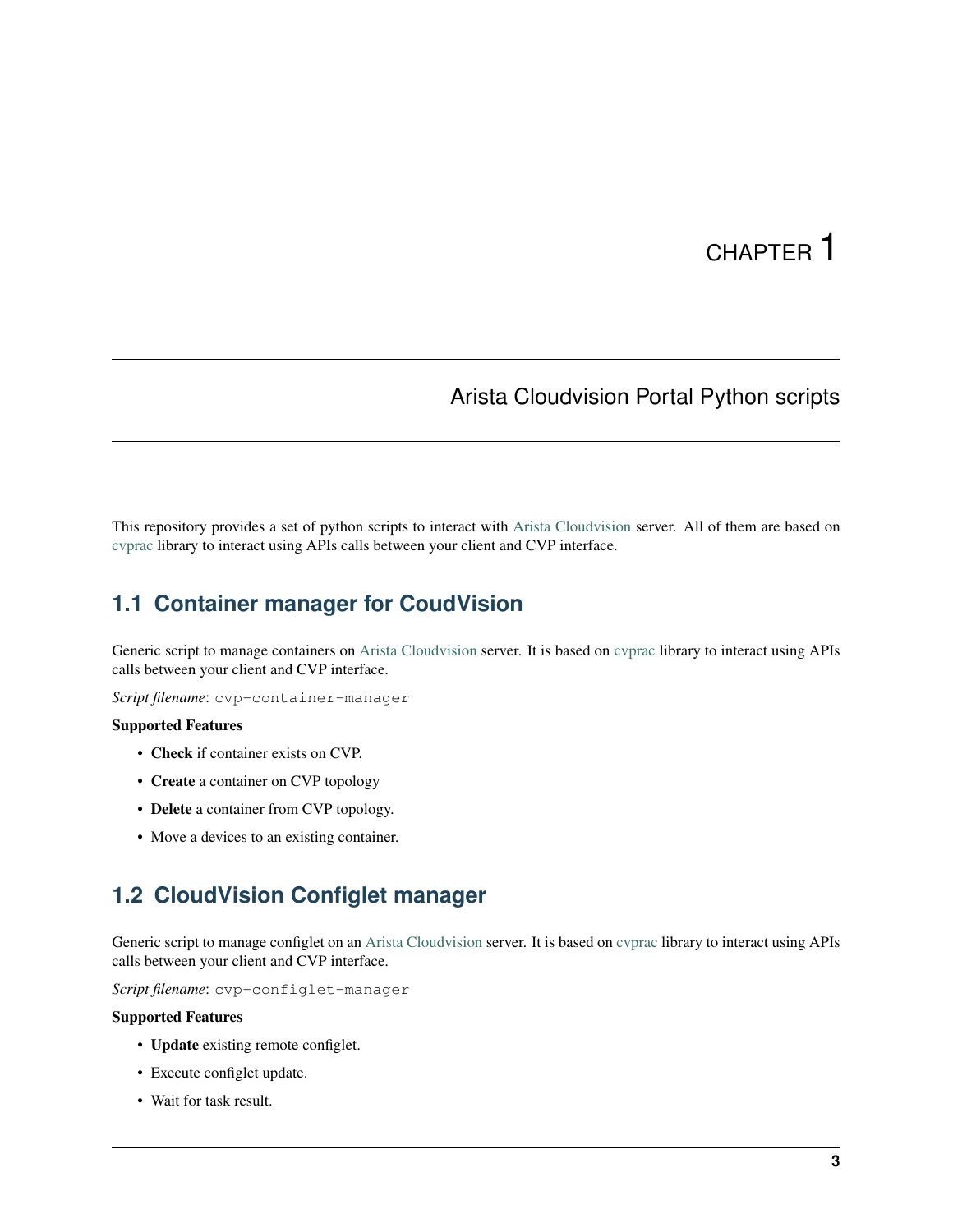- Delete configlet from server.
- Creating a new Configlet.
- attach and detach devices to/from existing configlet.
- Creating change-control.
- Scheduling change-control.
- Collect tasks to attach to change-control.

## <span id="page-7-0"></span>**1.3 CloudVision tasks Management**

Generic script to interact with tasks on an [Arista Cloudvision](https://www.arista.com/en/products/eos/eos-cloudvision) server. It is based on [cvprac](https://github.com/aristanetworks/cvprac) library to interact using APIs calls between your client and CVP interface.

*Script filename*: cvp-task-manager

#### Supported Features

• Execute All pending tasks

### <span id="page-7-1"></span>**1.3.1 Known Issues**

Due to a change in CVP API, change-control needs to get snapshot referenced per task. Current version of cvprack does not support it in version 1.0. (Issue #75)

Fix is available in develop version. To install development version, use pip:

\$ pip install git+https://github.com/aristanetworks/cvprac.git@develop

> Only required if you want to play with change-control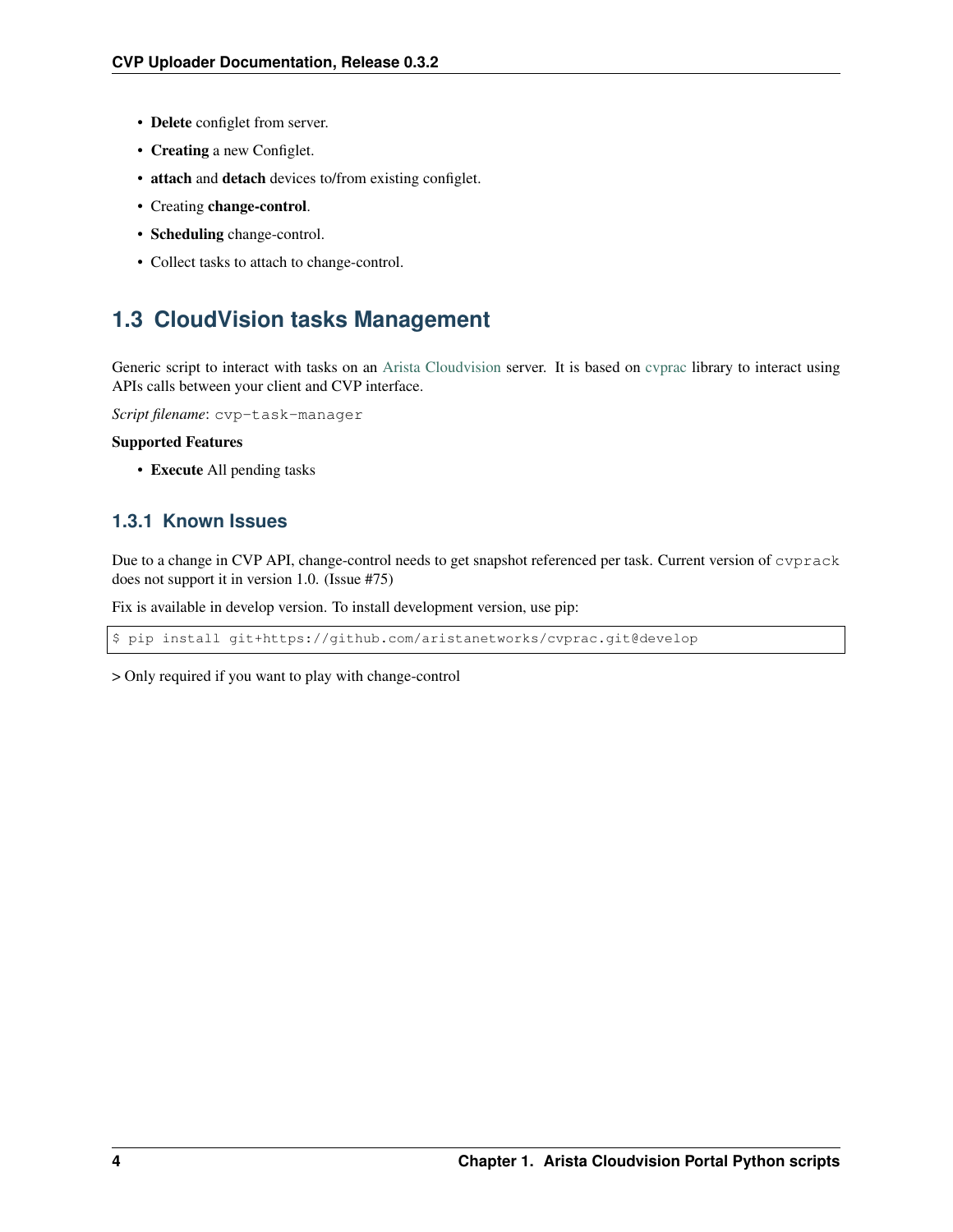## Getting Started

```
$ pip install git+https://github.com/titom73/arista-cvp-scripts.git
# Update your credential information
$ cat <<EOT > env.variables.sh
export CVP_HOST='xxx.xxx.xxx.xxx'
export CVP_PORT=443
export CVP_PROTO='https'
export CVP_USER='username'
export CVP_PASS='password'
export CVP_TZ='Europe/Paris'
export CVP_COUNTRY='France'
EOT
# run script
$ cvp-configlet-manager -j actions.json
```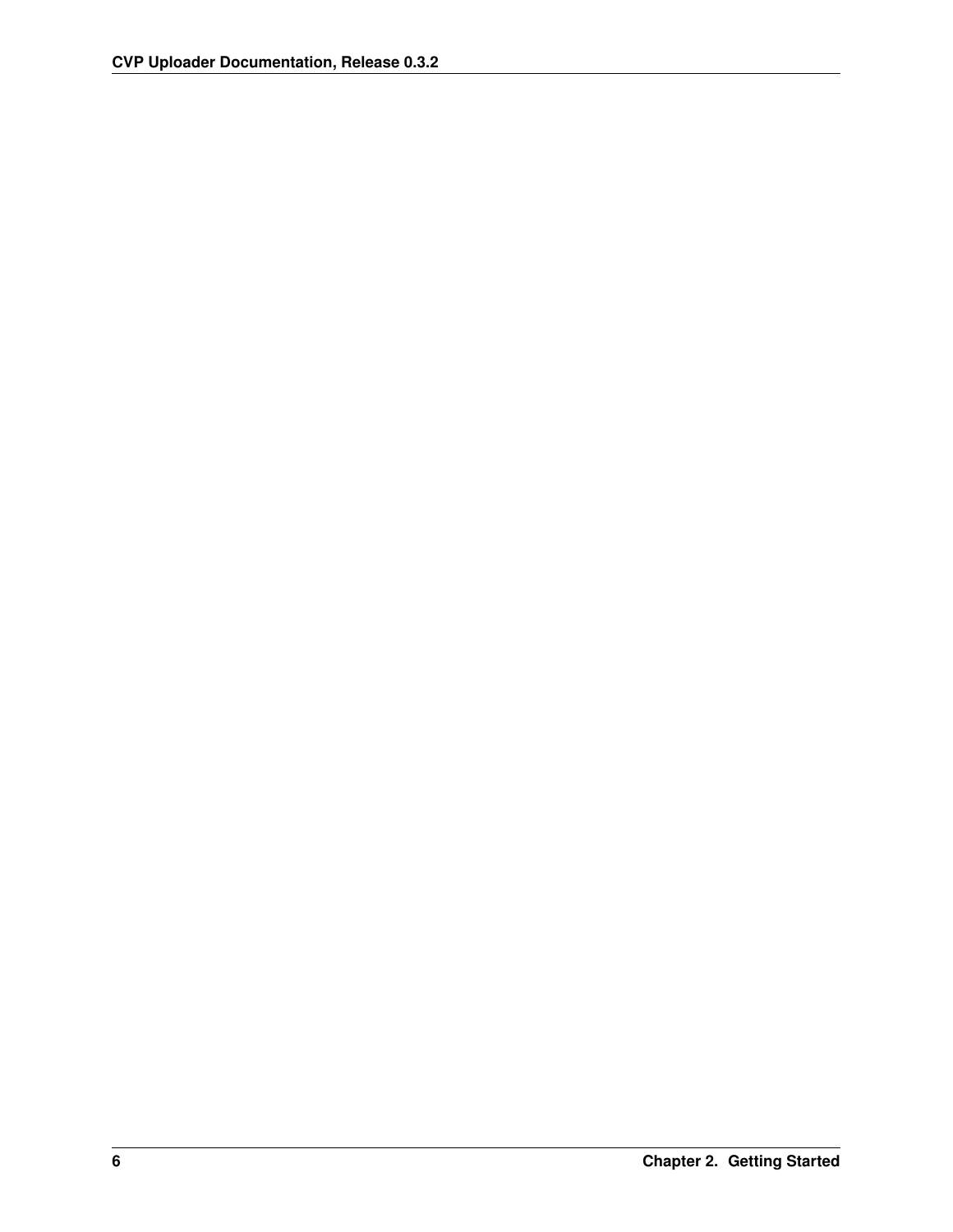License

<span id="page-10-0"></span>Project is published under [BSD License.](#page-0-0)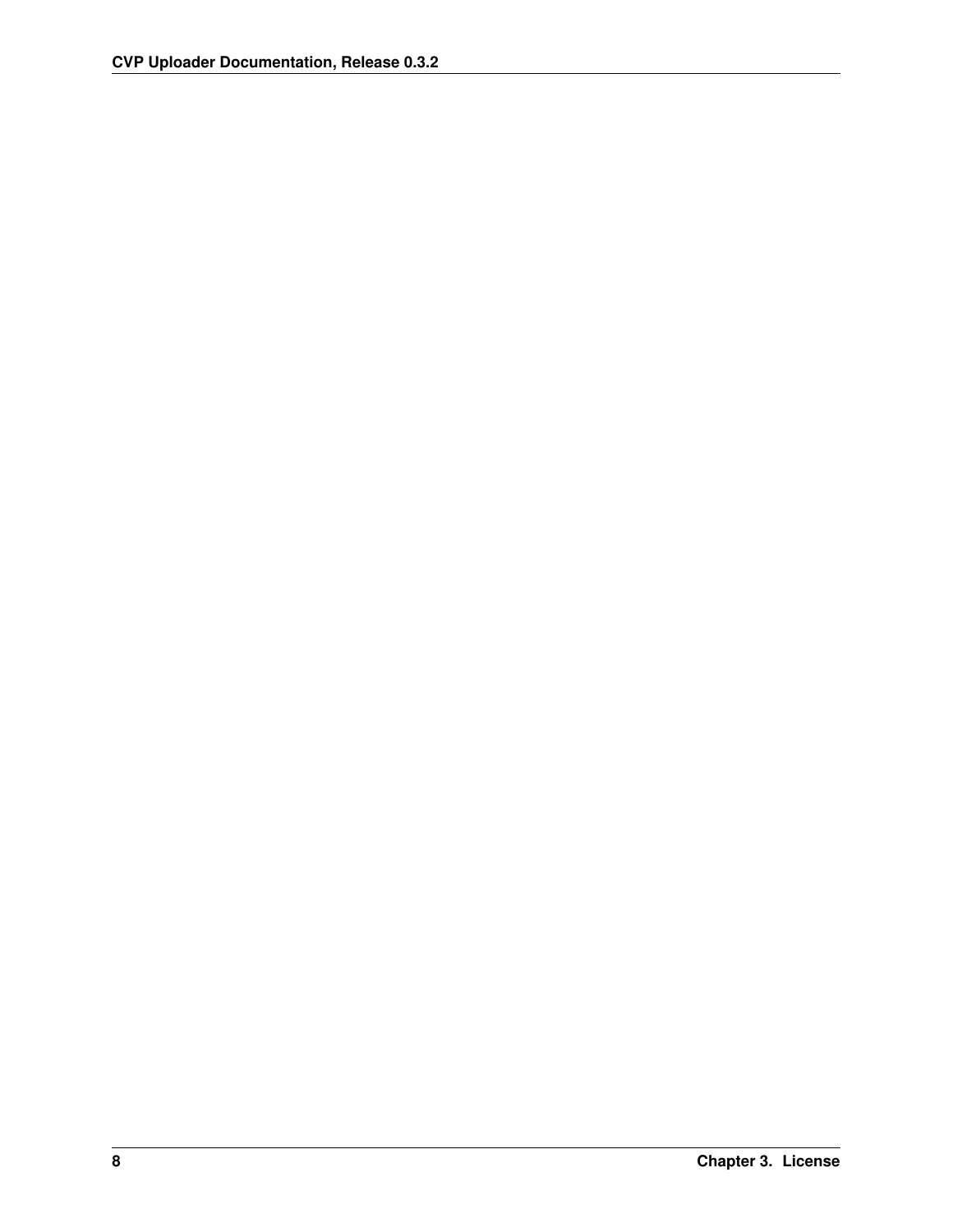Ask question or report issue

<span id="page-12-0"></span>Please open an issue on Github this is the fastest way to get an answer.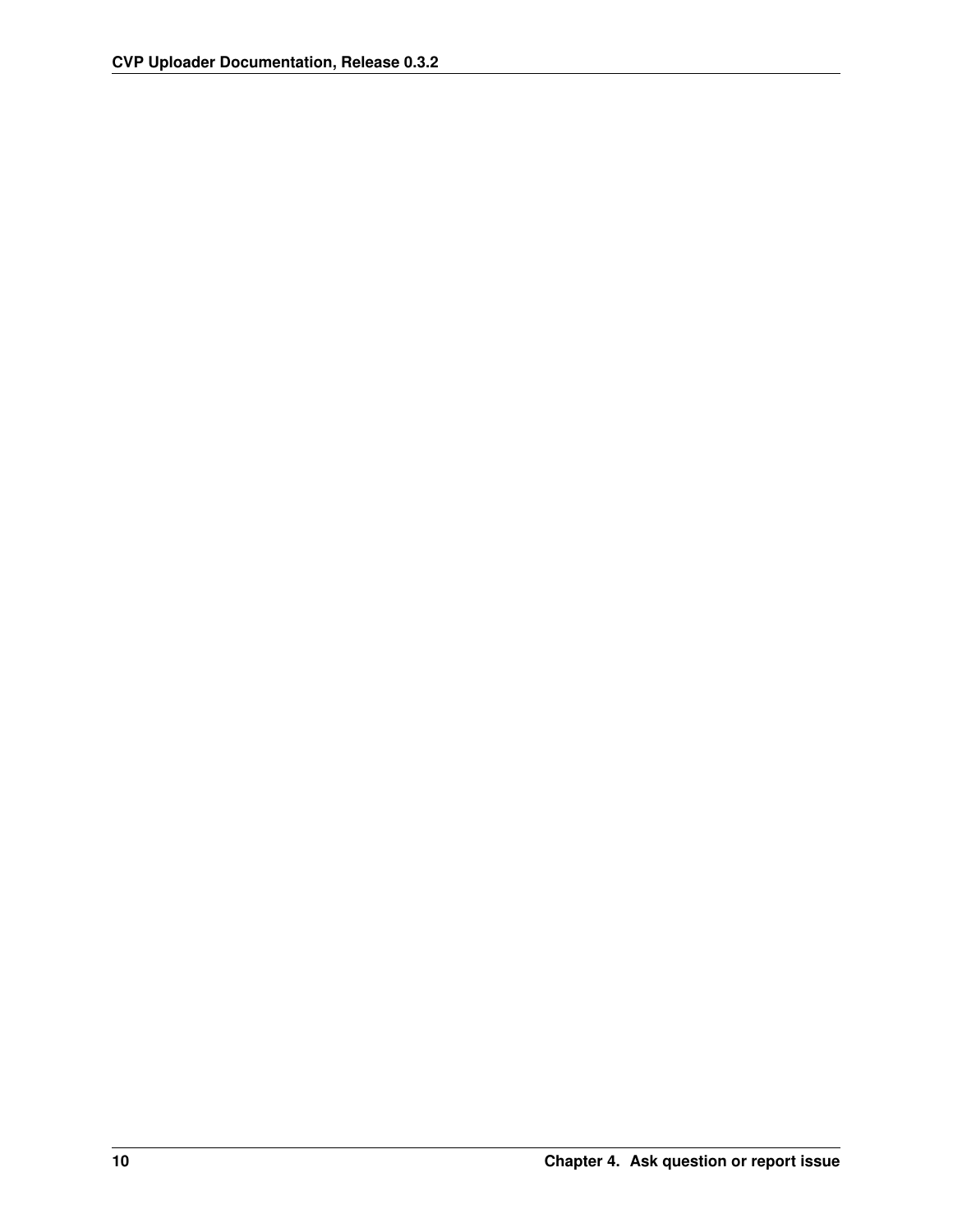## **Contribute**

<span id="page-14-0"></span>Contributing pull requests are gladly welcomed for this repository. If you are planning a big change, please start a discussion first to make sure we'll be able to merge it.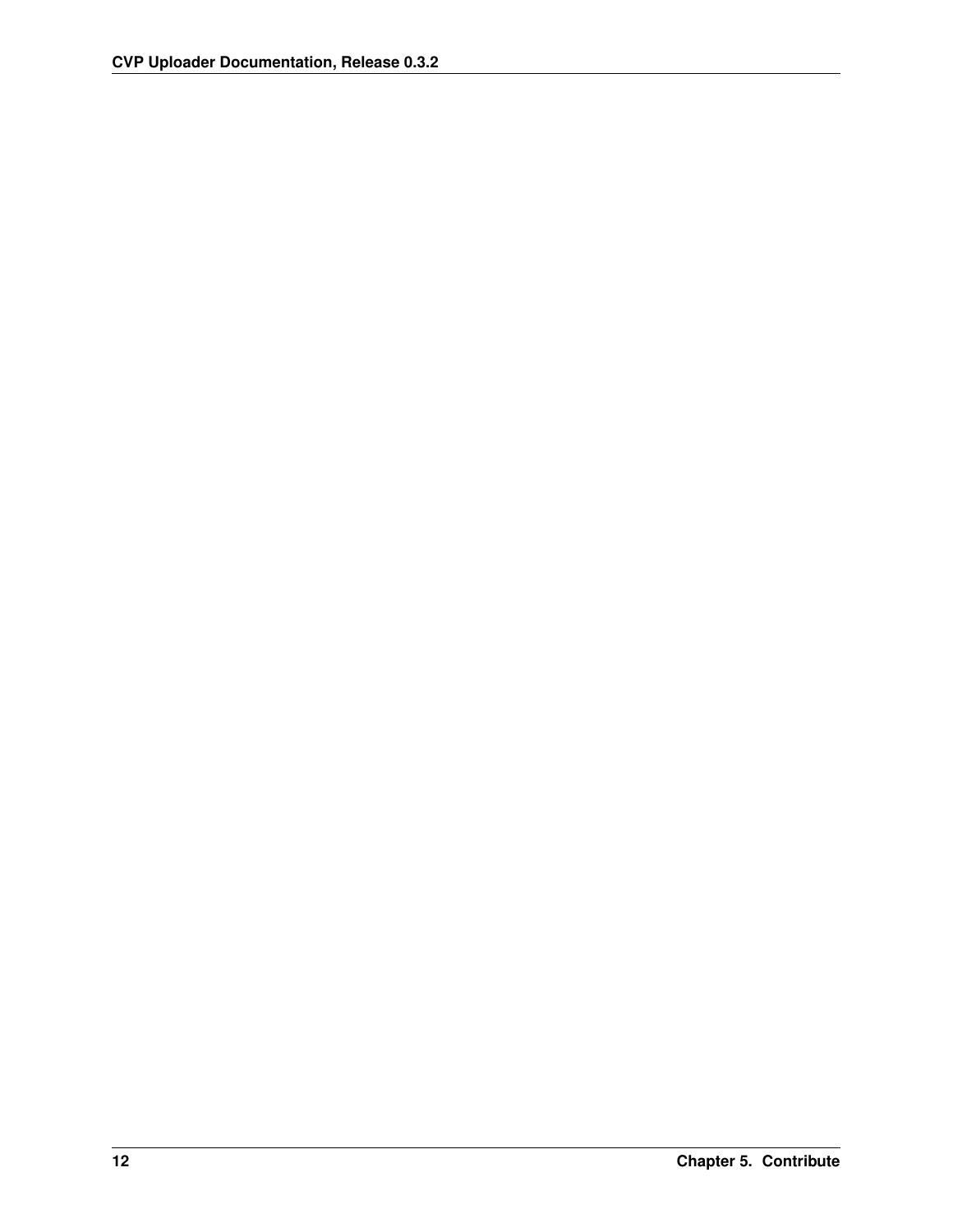## Installation:

### <span id="page-16-1"></span><span id="page-16-0"></span>**6.1 Installation**

Script can be used with 2 different installation method:

- git clone for testing. In this case it is recommended to use a virtual-environment
- Python PIP module to install binary directly to your syste. A virtual-environment is also recommended for testing purpose.

### <span id="page-16-2"></span>**6.1.1 Installation with PIP**

```
$ pip install git+https://github.com/titom73/arista-cvp-scripts.git
# Update your credential information
$ cat <<EOT > env.variables.sh
export CVP_HOST='xxx.xxx.xxx.xxx'
export CVP_PORT=443
export CVP_PROTO='https'
export CVP_USER='username'
export CVP_PASS='password'
EOT
$ source env.variables
# run script to create a configlet
$ cvp-configlet-manager -j examples/actions.configlet.create.json
# run script to play with containers
$ cvp-container-manager -j examples/actions.containers.json
```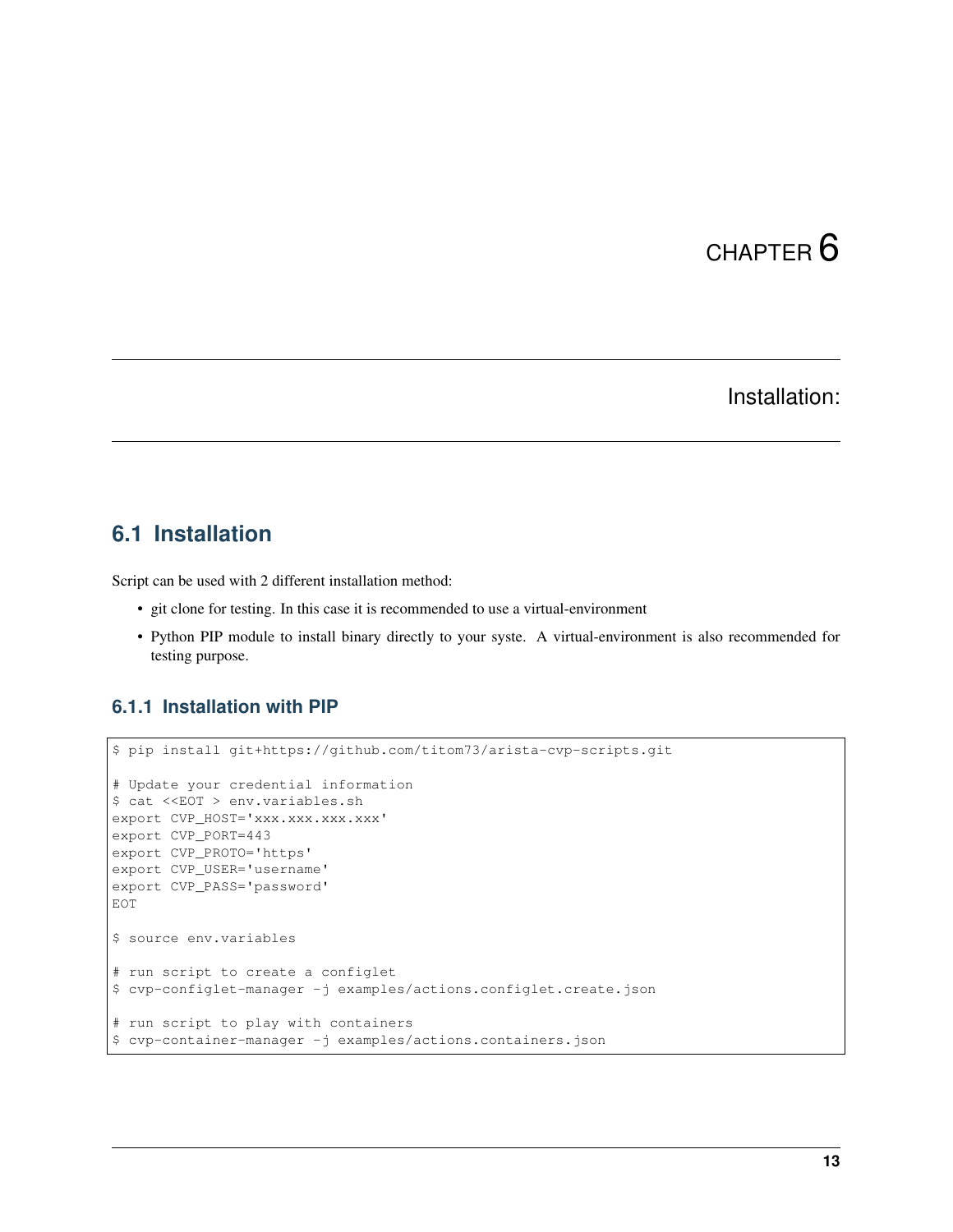### <span id="page-17-0"></span>**6.1.2 Git Clone**

It is highly recommended to use Python virtual environment for testing

```
$ git clone https://github.com/titom73/arista-cvp-scripts.git
$ python setup.py
# Update your credential information
$ cat <<EOT > env.variables.sh
export CVP_HOST='13.57.194.119'
export CVP_PORT=443
export CVP_PROTO='https'
export CVP_USER='username'
export CVP_PASS='password'
EOT
```
### <span id="page-17-1"></span>**6.1.3 Known Issue**

Due to a change in CVP API, change-control needs to get snapshot referenced per task. Current version of cvprack does not support it in version 1.0.1

Fix is available in develop version. To install development version, use pip:

```
$ pip install git+https://github.com/aristanetworks/cvprac.git@develop
```
### <span id="page-17-2"></span>**6.1.4 Build development environment**

It is highly recommended to use Python virtual environment for testing

```
$ git clone https://github.com/titom73/arista-cvp-scripts.git
$ cd arista-cvp-scripts
# Create virtualenv
$ virtualenv -p /usr/bin/python2.7 .venv
# Load virtualenvironment
$ source .venv/bin/activate
# Install module in develop mode for auto reload changes
$ python setup.py develop
# Install Python linter
$ pip install flake8
# Install pre-commit hook
$ ln -s -f ../../.ci/pre-commit .git/hooks/pre-commit
```
## <span id="page-17-3"></span>**6.2 Script options**

Script provides a set of different options and all can be set by using *SHELL* environment variables or *CLI* parameters.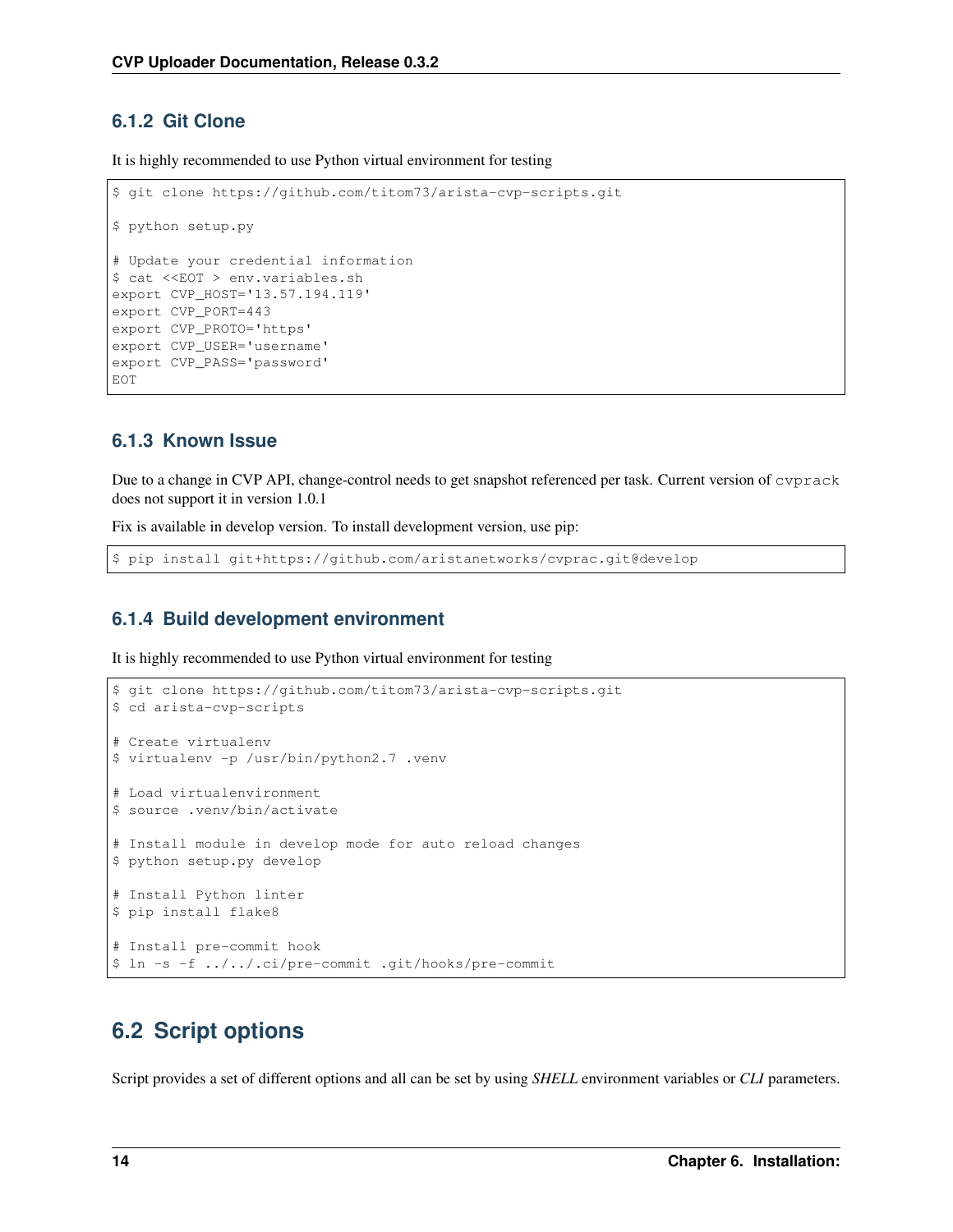#### <span id="page-18-0"></span>**6.2.1 Options within shell environment**

By default, script will lookup for a set of variables in your environment:

- CVP\_HOST: Hostname or IP address of CVP server
- CVP\_PORT: CVP port to use to communicate with API engine. Default is 443
- CVP\_PROTO: Transport protocol to discuss with CVP. Default is HTTPS
- CVP\_USER: Username to use for CVP connection
- CVP\_PASS: Password to use for CVP connection
- LOG LEVEL: Script verbosity. Default is info
- CVP\_TZ: Timezone used to configure change-control
- TZ\_COUNTRY: Country to use in change-control configuration.
- CERT\_VALIDATION: Whether or not activate SSL Cert validation. Default is False to manage self signed certificates.

In your shell, execute following commands:

```
export CVP_HOST='IP_ADDRESS_OF_CVP_SERVER'
export CVP_PORT=443
export CVP_PROTO='https'
export CVP_USER='YOUR_CVP_USERNAME'
export CVP_PASS='YOUR_CVP_PASSWORD'
export CVP_TZ=France
export CVP_COUNTRY='France'
```
A script [example](https://github.com/titom73/arista-cvp-scripts/blob/master/env.variables) is available in the repository for informational purpose

It can be configured in your ~/.bashrc or in VARIABLES of a CI/CD pipeline as well.

#### <span id="page-18-1"></span>**6.2.2 Options from the CLI**

This approach overrides options defined in your shell environment

```
$ cvp-configlet-manager-h
usage: cvp-configlet-uploader.py [-h] [-v] [-c CONFIGLET] [-u USERNAME]
                          [-p PASSWORD] [-s CVP] [-d DEBUG_LEVEL]
                           [-j JSON]
Configlet Uploader to CVP
optional arguments:
  -h, --help show this help message and exit
  -v, --version show program's version number and exit
 -c CONFIGLET, --configlet CONFIGLET
                      Configlet path to use on CVP
 -u USERNAME, --username U SERNAME
                      Username for CVP
 -p PASSWORD, --password PASSWORD
                      Password for CVP
 -s CVP, --cvp CVP Address of CVP server
 -d DEBUG_LEVEL, --debug_level DEBUG_LEVEL
```
(continues on next page)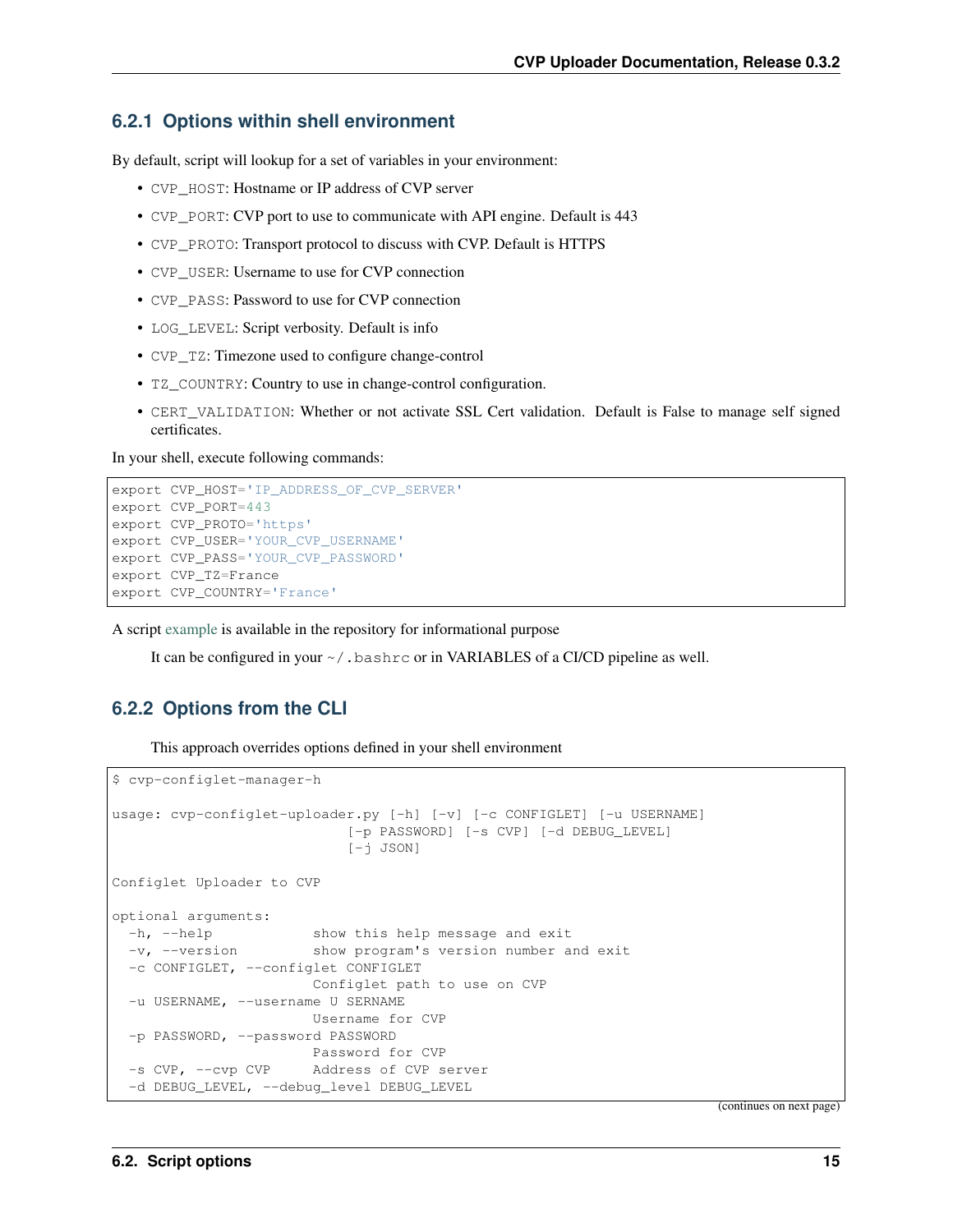(continued from previous page)

```
Verbose level (debug / info / war ning / error /
                      critical)
-j JSON, --json JSON File with list of actions to execute)
```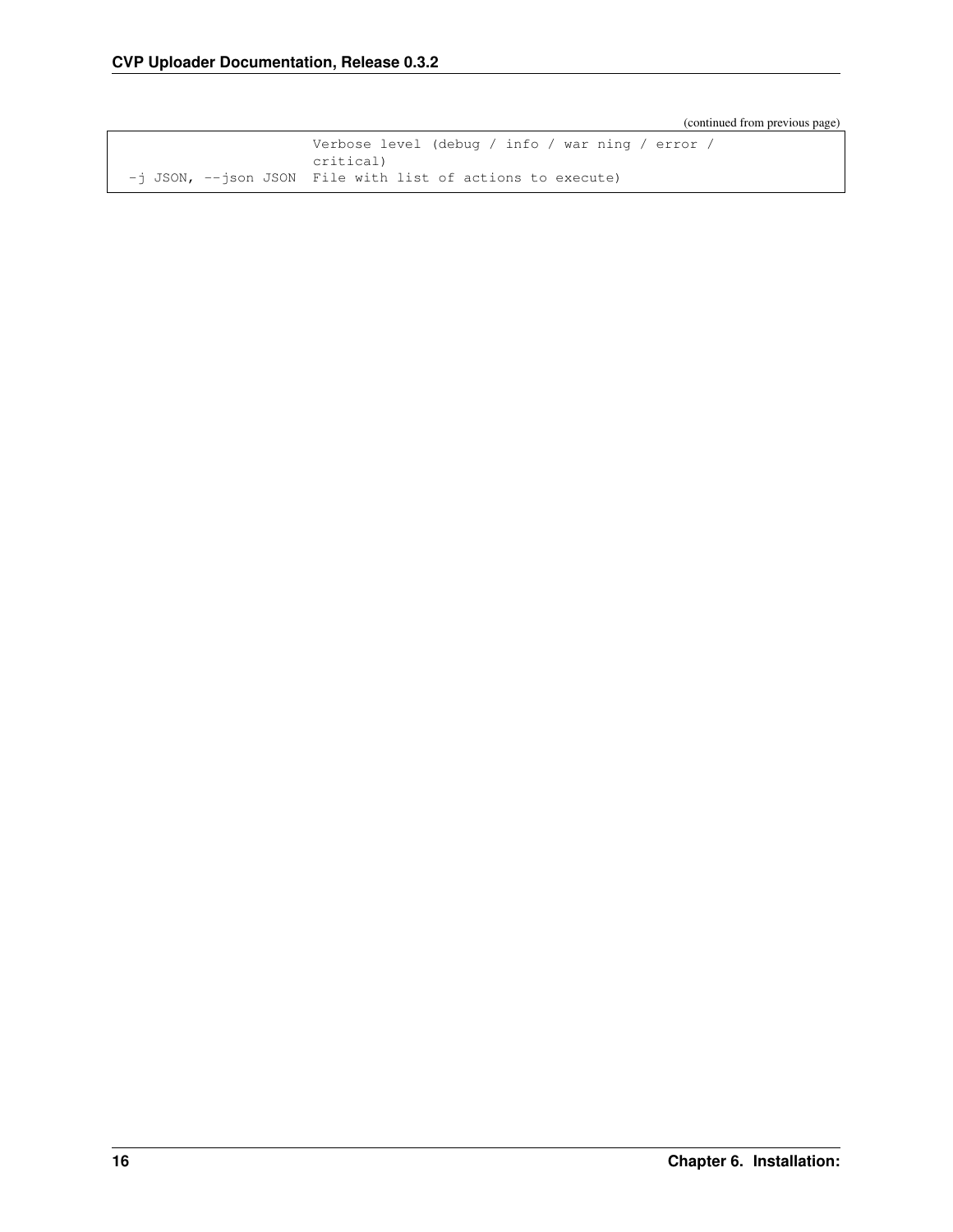## Arista Cloudvision Portal Python scripts

<span id="page-20-0"></span>This repository provides a set of python scripts to interact with [Arista Cloudvision](https://www.arista.com/en/products/eos/eos-cloudvision) server. All of them are based on [cvprac](https://github.com/aristanetworks/cvprac) library to interact using APIs calls between your client and CVP interface.

## <span id="page-20-1"></span>**7.1 Container manager for CoudVision**

Generic script to manage containers on [Arista Cloudvision](https://www.arista.com/en/products/eos/eos-cloudvision) server. It is based on [cvprac](https://github.com/aristanetworks/cvprac) library to interact using APIs calls between your client and CVP interface.

*Script filename*: cvp-container-manager

#### Supported Features

- Check if container exists on CVP.
- Create a container on CVP topology
- Delete a container from CVP topology.
- Move a devices to an existing container.

## <span id="page-20-2"></span>**7.2 CloudVision Configlet manager**

Generic script to manage configlet on an [Arista Cloudvision](https://www.arista.com/en/products/eos/eos-cloudvision) server. It is based on [cvprac](https://github.com/aristanetworks/cvprac) library to interact using APIs calls between your client and CVP interface.

*Script filename*: cvp-configlet-manager

#### Supported Features

- Update existing remote configlet.
- Execute configlet update.
- Wait for task result.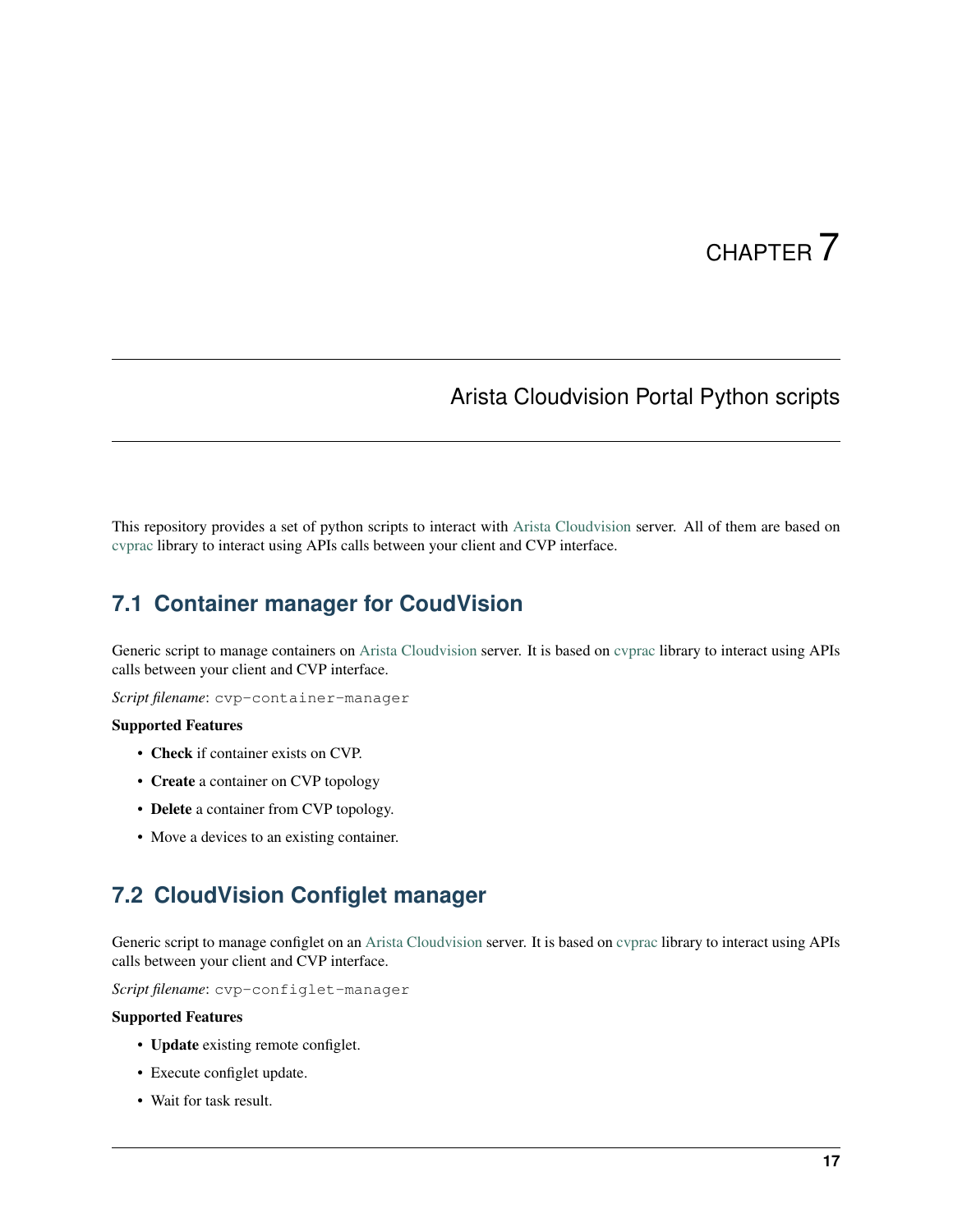- Delete configlet from server.
- Creating a new Configlet.
- attach and detach devices to/from existing configlet.
- Creating change-control.
- Scheduling change-control.
- Collect tasks to attach to change-control.

## <span id="page-21-0"></span>**7.3 CloudVision tasks Management**

Generic script to interact with tasks on an [Arista Cloudvision](https://www.arista.com/en/products/eos/eos-cloudvision) server. It is based on [cvprac](https://github.com/aristanetworks/cvprac) library to interact using APIs calls between your client and CVP interface.

*Script filename*: cvp-task-manager

#### Supported Features

• Execute All pending tasks

### <span id="page-21-1"></span>**7.3.1 Known Issues**

Due to a change in CVP API, change-control needs to get snapshot referenced per task. Current version of cvprack does not support it in version 1.0. (Issue #75)

Fix is available in develop version. To install development version, use pip:

\$ pip install git+https://github.com/aristanetworks/cvprac.git@develop

> Only required if you want to play with change-control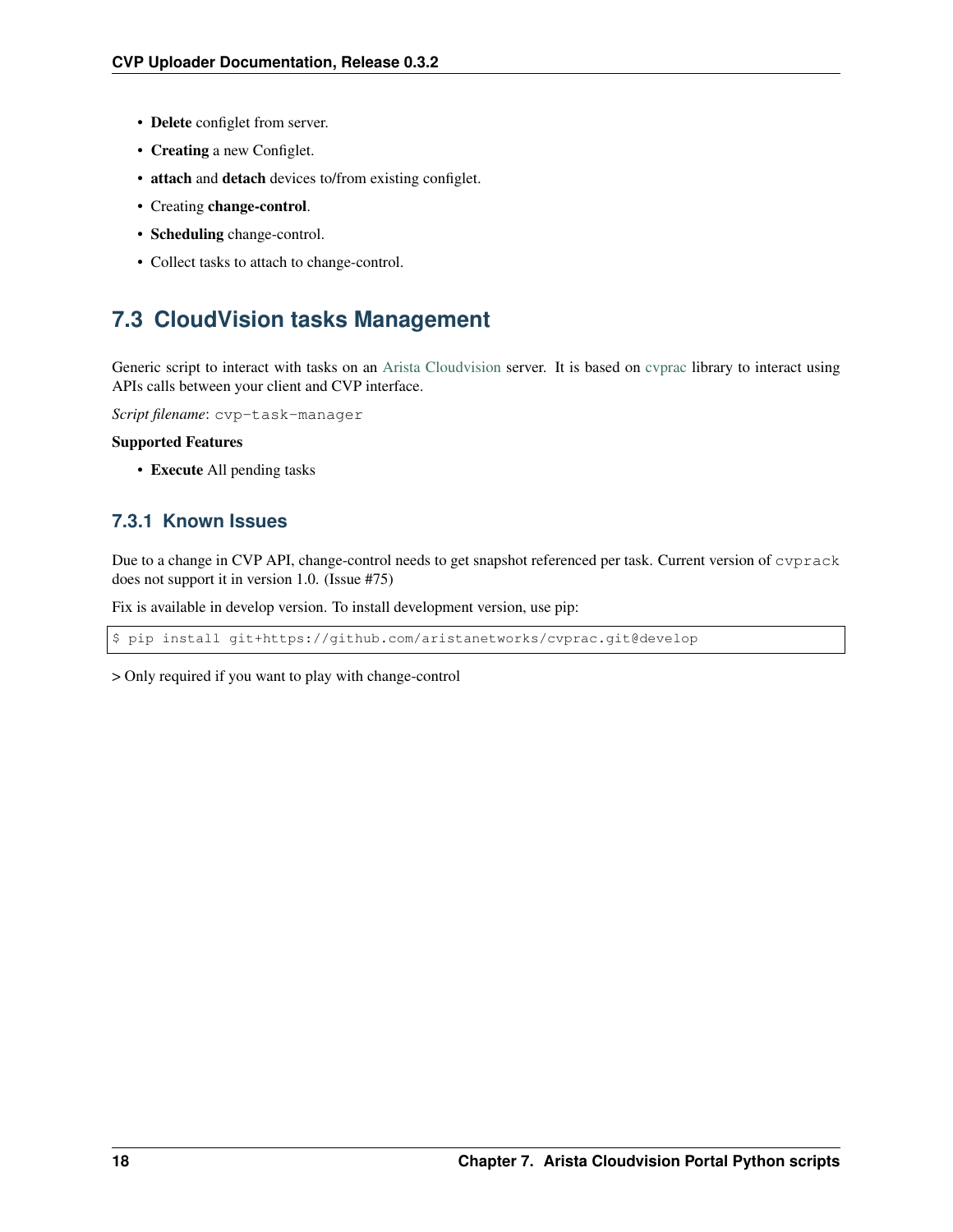## CHAPTER<sup>8</sup>

Getting Started

```
$ pip install git+https://github.com/titom73/arista-cvp-scripts.git
# Update your credential information
$ cat <<EOT > env.variables.sh
export CVP_HOST='xxx.xxx.xxx.xxx'
export CVP_PORT=443
export CVP_PROTO='https'
export CVP_USER='username'
export CVP_PASS='password'
export CVP_TZ='Europe/Paris'
export CVP_COUNTRY='France'
EOT
# run script
$ cvp-configlet-manager -j actions.json
```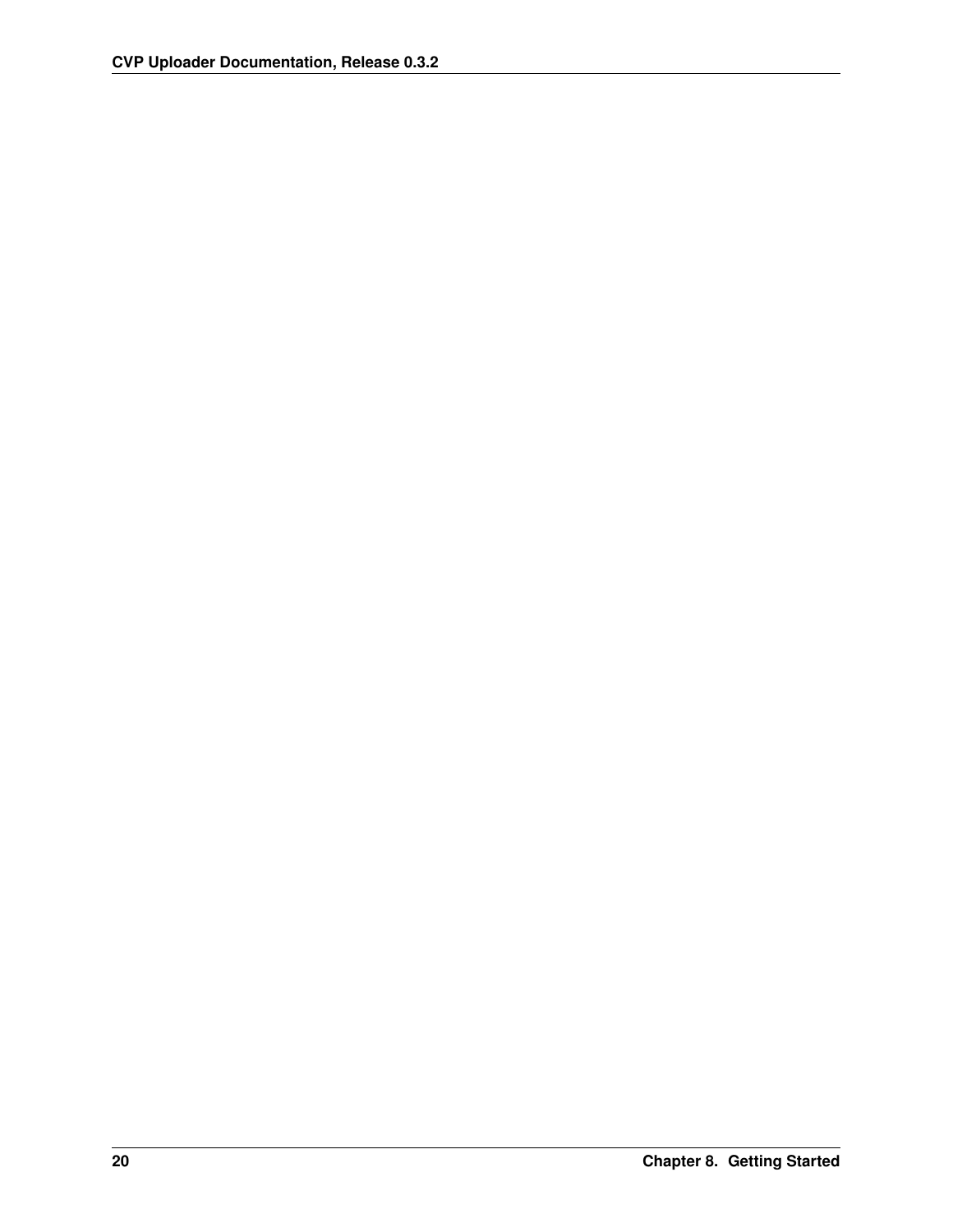## CHAPTER<sup>9</sup>

License

<span id="page-24-0"></span>Project is published under [BSD License.](#page-0-0)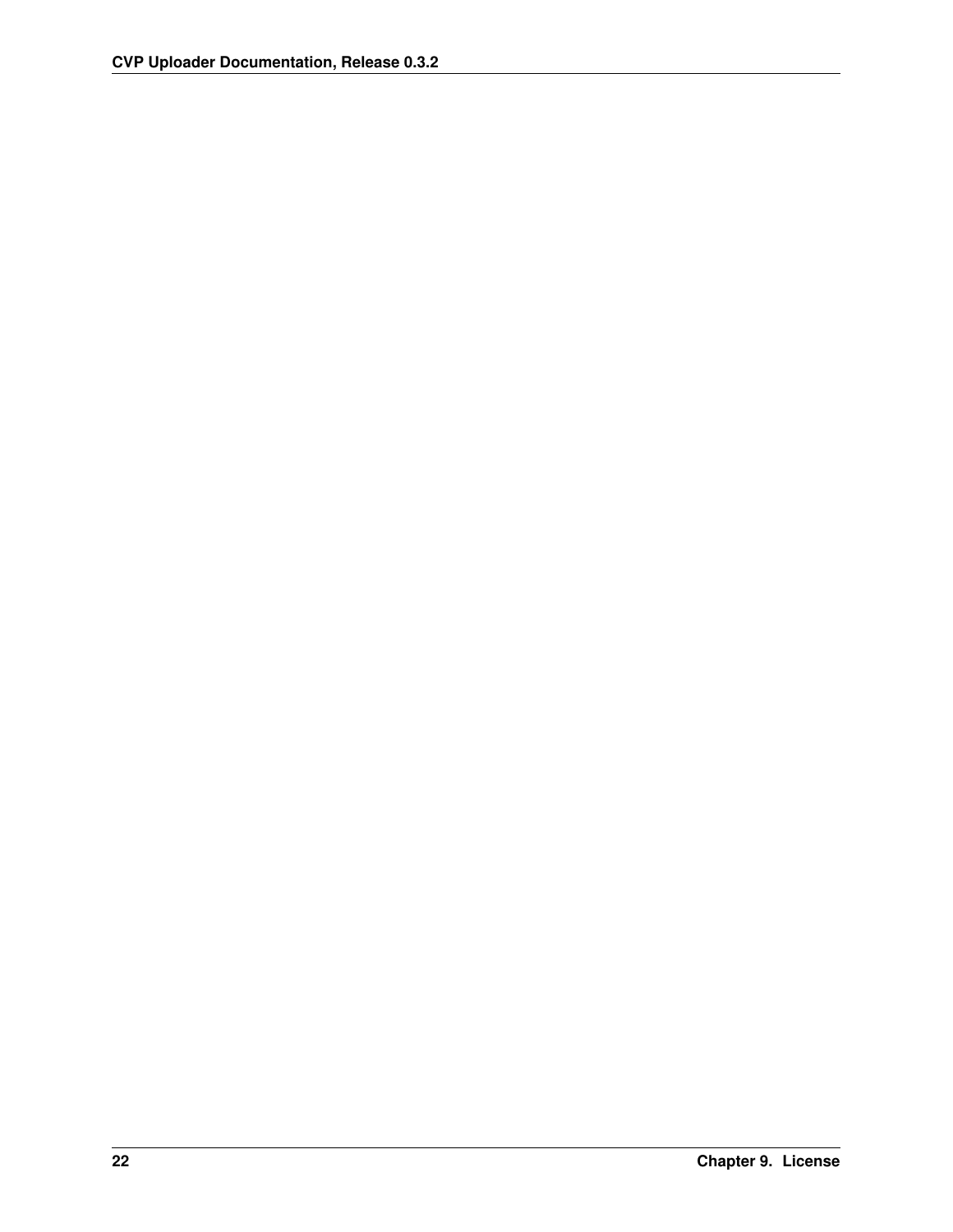Ask question or report issue

<span id="page-26-0"></span>Please open an issue on Github this is the fastest way to get an answer.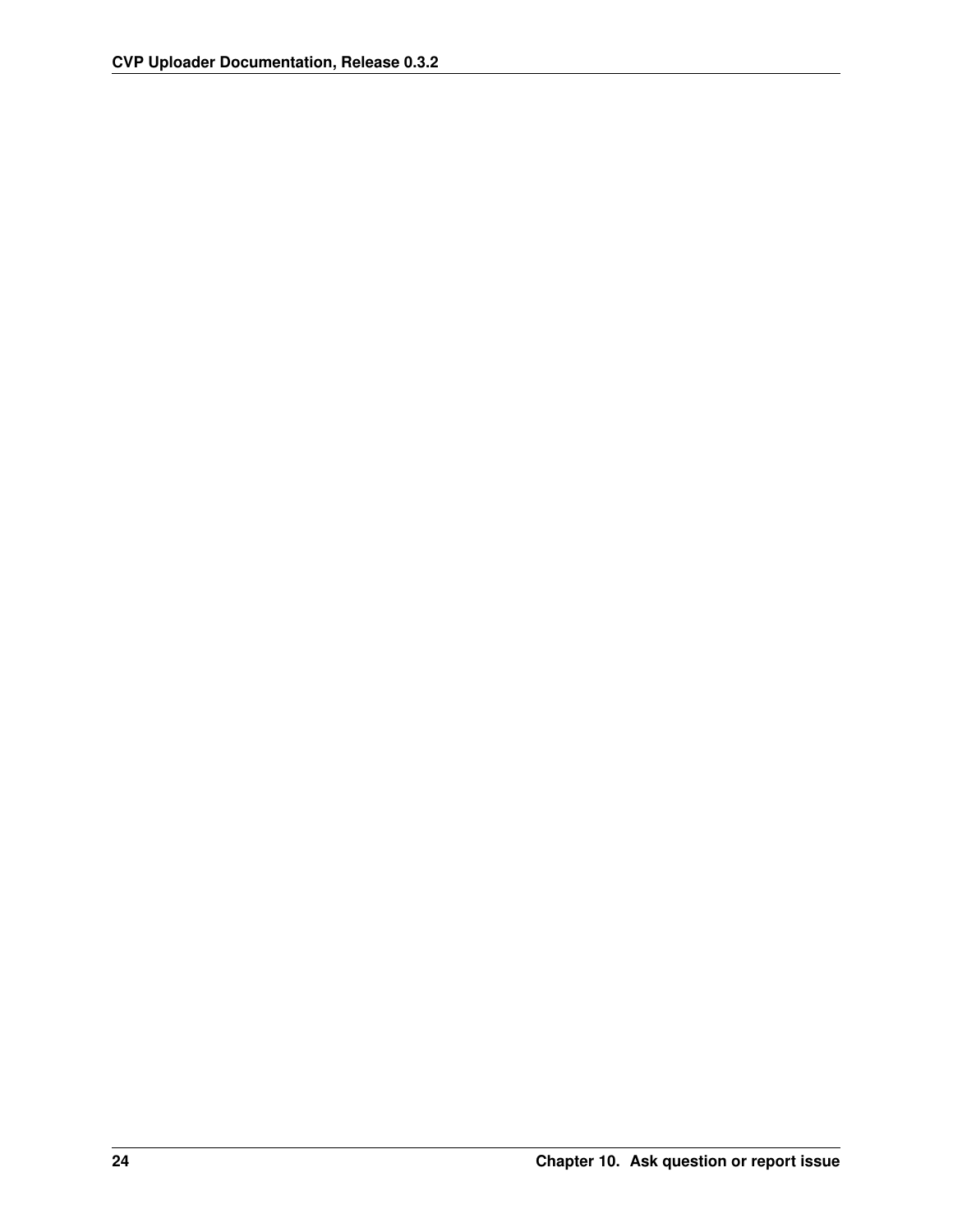## **Contribute**

<span id="page-28-0"></span>Contributing pull requests are gladly welcomed for this repository. If you are planning a big change, please start a discussion first to make sure we'll be able to merge it.

### <span id="page-28-1"></span>**11.1 How-To and use-cases:**

#### <span id="page-28-2"></span>**11.1.1 How to use configilet manager**

Script can be use to manage configlet on a CloudVision (CVP) server

To manage all actions to run on a CVP server is by using a JSON file to list a set of actions. This json file is provided to the script by using `-json` trigger on CLI.

JSON file is an array of entries where every single entry in JSON file describe a task to run:

```
{
       //task 1
  },
  {
       //task 2
  }
]
```
 $\lceil$ 

Current version of code support all the actions listed below:

- Create a configlet
- Update content of a configlet
- Delete a configlet from Cloud Vision Portal
- Add a device to an existing configlet
- Remove a device from an existing configlet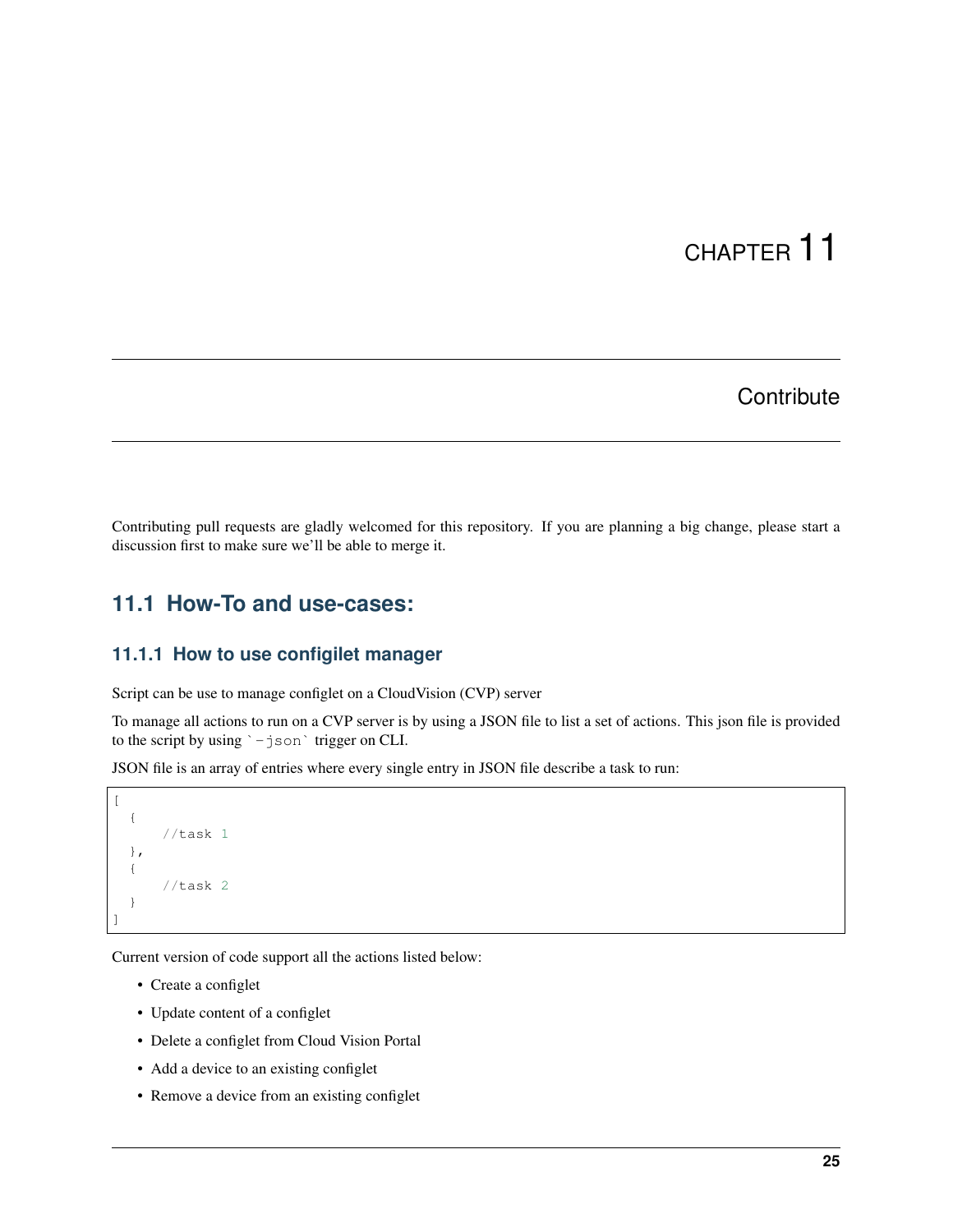Note: For the first 2 options, a local content for any configlet shall be present to push content to Cloud Vision. In other scenario, only the name of the configlet targetting by your action should be defined.

#### **Create a configlet with add task**

{

To create a new configlet on CVP server, JSON file shall have the following structure:

```
"name": "new CVP Configlet",
    "type": "configlet",
    "action": "add",
    "configlet": "configlet.examples/VLANsTEMP",
    "apply": false,
    "devices": [
        "leaf1",
        "leaf2",
        "leaf3"
    ]
}
```
Where keys have description below:

- name: A name for the task. it is only a local name and it is not used on CVP side.
- type: shall be **configlet**. It define what kind of entry to manage on CVP. in this case, we are talking about a configlet.
- action: Action to run on configlet. As we want to create a new one, action shall be add
- configlet: Path to the configlet. Remember that file name will be used as configlet name.
- apply: define wether or not we should deploy this configlet to devices. if set to **false**, then a change-control or manual action should be done later.
- devices: An array of devices hostname configured on CVP where to attache configlet.

#### **Update content of a configlet with update task**

To update an existing configlet on CVP server, JSON file shall have the following structure:

```
"name": "new CVP Configlet",
"type": "configlet",
"action": "update",
"configlet": "configlet.examples/VLANs",
"apply": true
```
Where keys have description below:

- name: A name for the task. it is only a local name and it is not used on CVP side.
- type: shall be **configlet**. It define what kind of entry to manage on CVP. in this case, we are talking about a configlet.
- action: Action to run on configlet. As we want to create a new one, action shall be update
- configlet: Path to the configlet. Remember that file name will be used as configlet name.

{

}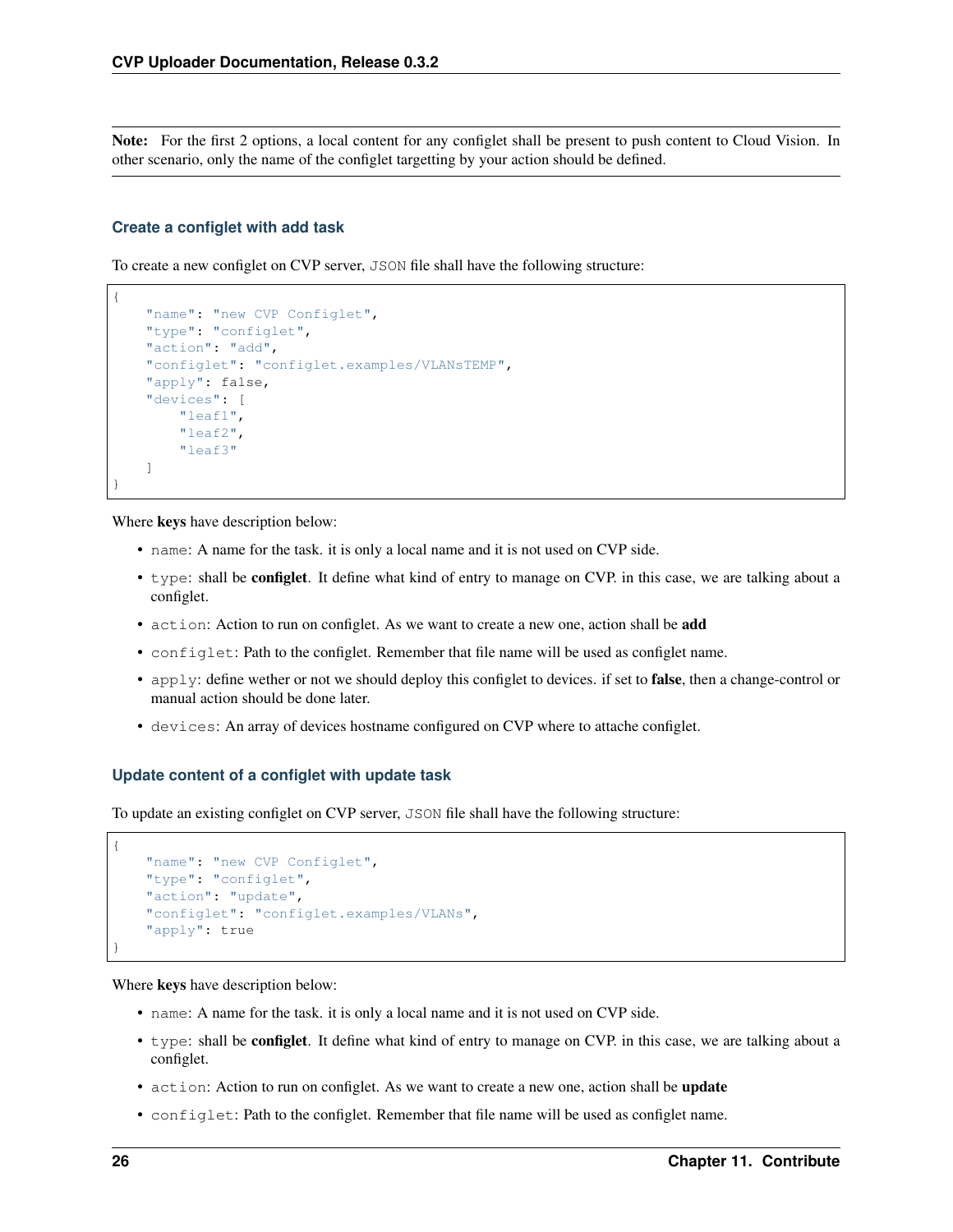- apply: define wether or not we should deploy this configlet to devices. if set to **false**, then a change-control or manual action should be done later.
- devices: An array of devices hostname configured on CVP where to attache configlet.

Note: *Note:* If configlet is not already configured on your CloudVision server, then script try to create it. Creation requires a list devices configured in this specific task.

#### **Delete a configlet with delete task**

{

}

To delete an existing configlet on CVP server, JSON file shall have the following structure:

```
"name": "new CVP Configlet",
"type": "configlet",
"action": "delete",
"configlet": "configlet.examples/VLANsTEMP",
"apply": true
```
Where keys have description below:

- name: A name for the task. it is only a local name and it is not used on CVP side.
- type: shall be configlet. It define what kind of entry to manage on CVP. in this case, we are talking about a configlet.
- action: Action to run on configlet. As we want to create a new one, action shall be delete
- configlet: Path to the configlet. Remember that file name will be used as configlet name.
- apply: define wether or not we should deploy this configlet to devices. if set to false, then a change-control or manual action should be done later.
- devices: An array of devices hostname configured on CVP where to attache configlet.

#### **Remove a device from configlet with remove-device task**

To remove a device from a configlet on CVP server, JSON file shall have the following structure:

```
{
    "name": "new CVP Configlet",
    "type": "configlet",
    "action": "remove-devices",
    "configlet": "configlet.examples/VLANsTEMP",
    "apply": false,
    "devices": [
        "leaf3"
    ]
}
```
Where keys have description below:

- name: A name for the task. it is only a local name and it is not used on CVP side.
- type: shall be configlet. It define what kind of entry to manage on CVP. in this case, we are talking about a configlet.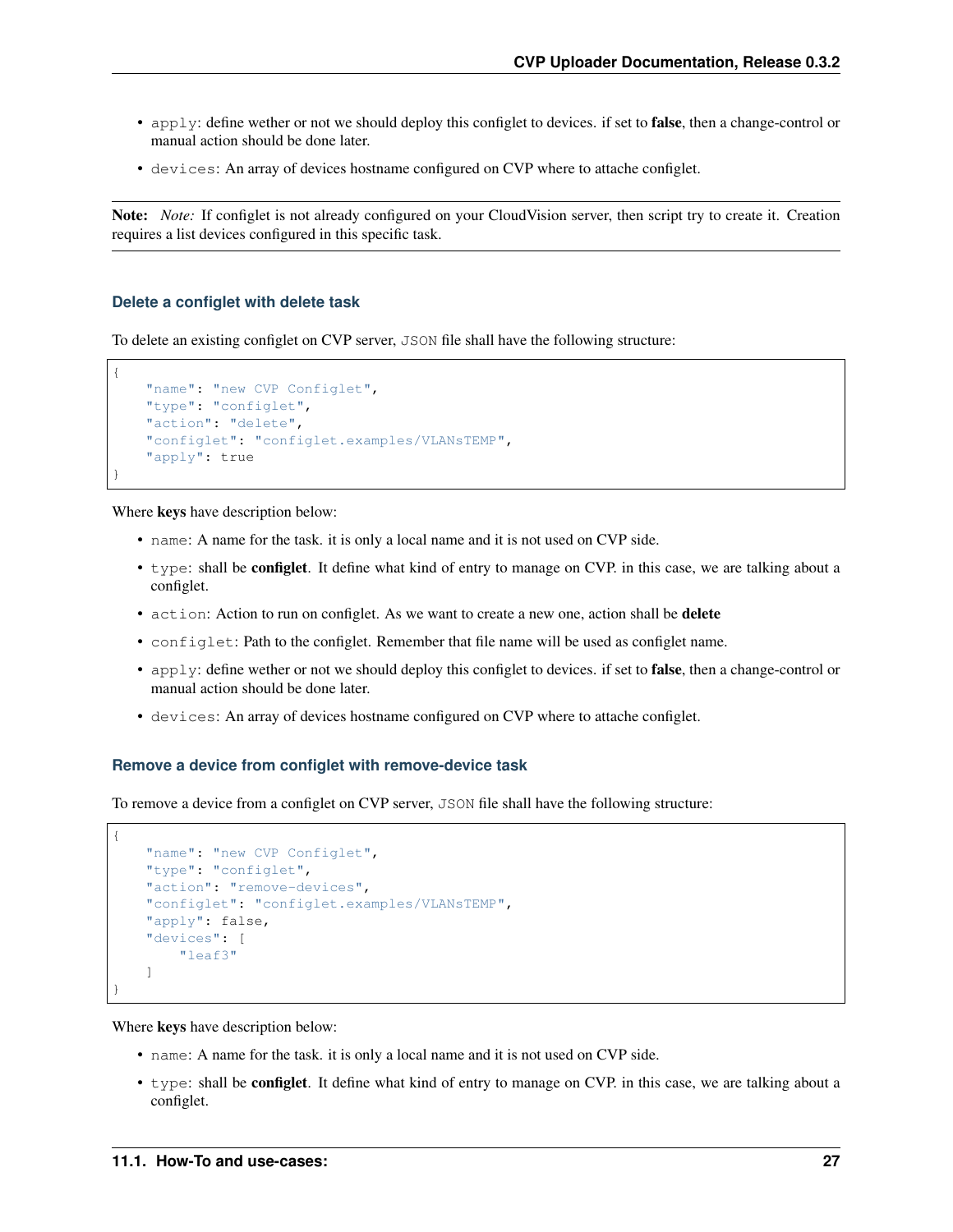- action: Action to run on configlet. As we want to create a new one, action shall be **remove-devices**
- configlet: Path to the configlet. Remember that file name will be used as configlet name.
- apply: define wether or not we should deploy this configlet to devices. if set to **false**, then a change-control or manual action should be done later.
- devices: An array of devices hostname to remove from the configlet.

#### **Attach device to a configlet with add-device task**

To attach a device or a list of devices to a configlet on CVP server, JSON file shall have the following structure:

```
{
    "name": "new CVP Configlet",
    "type": "configlet",
    "action": "add-devices",
    "configlet": "configlet.examples/VLANsTEMP",
    "apply": false,
    "devices": [
        "leaf3",
        "leaf1"
    ]
}
```
Where keys have description below:

- name: A name for the task. it is only a local name and it is not used on CVP side.
- type: shall be configlet. It define what kind of entry to manage on CVP. in this case, we are talking about a configlet.
- action: Action to run on configlet. As we want to create a new one, action shall be add-devices
- configlet: Path to the configlet. Remember that file name will be used as configlet name.
- apply: define wether or not we should deploy this configlet to devices. if set to **false**, then a change-control or manual action should be done later.
- devices: An array of devices hostname to remove from the configlet.

#### **Change-control building**

To delete an existing configlet on CVP server, JSON file shall have the following structure:

```
"name": "Change Control to deploy last update",
    "type": "change-control",
    "schedule": "2019-03-15-12-30",
    "snapid": "snapshotTemplate_9_4694793526491",
    "apply": true,
},
```
Where keys have description below:

- name: A name for the task. it is only a local name and it is not used on CVP side.
- type: shall be **change-control**. It define what kind of entry to manage on CVP, in this case, we are talking about a change-control.

{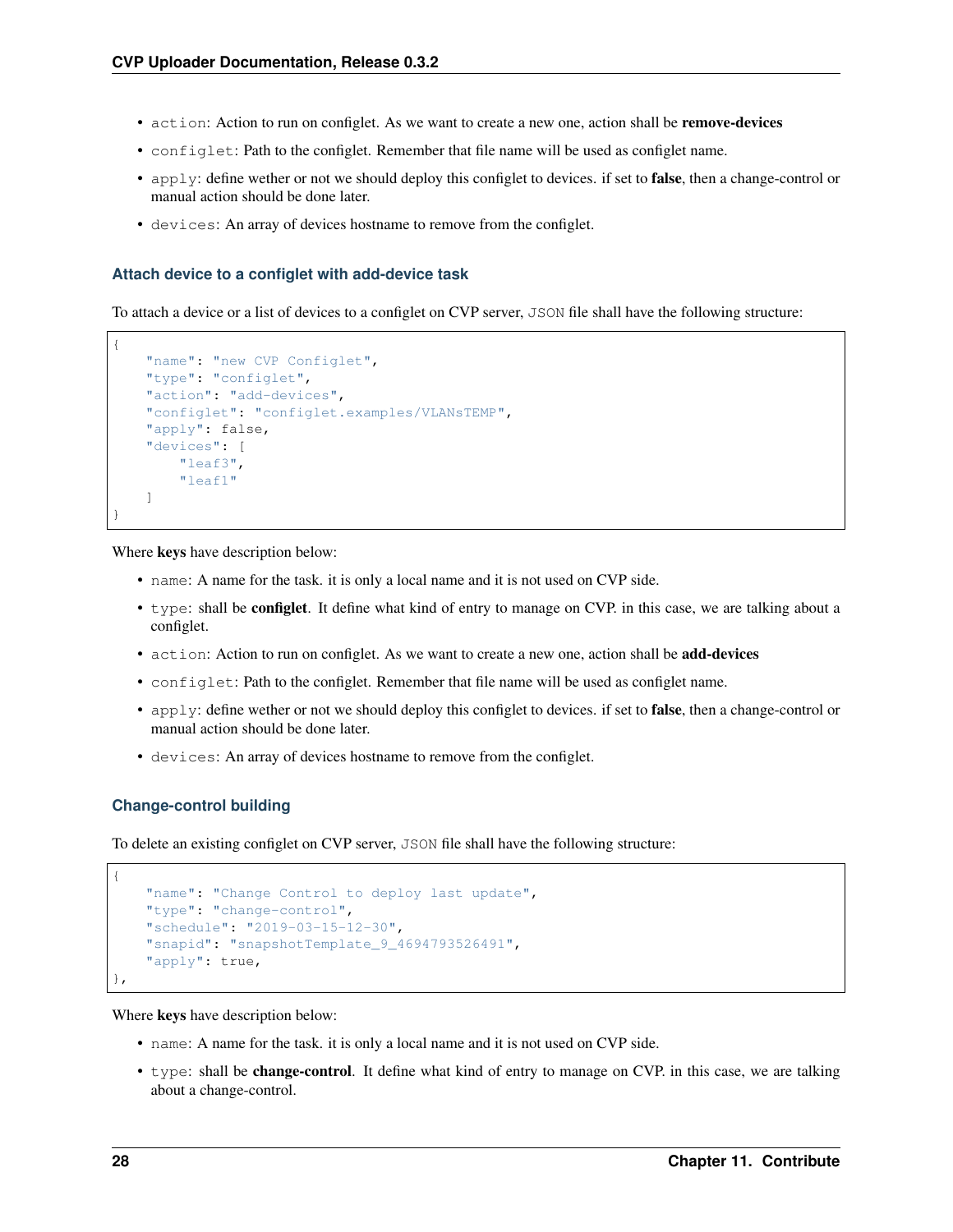- schedule: *optional* entry to schedule execution of change control. if not set, change-control is executed 3 minutes after entry registration
- apply: If set to true, then, script will schedule change-control execution using schedule field or 3 minutes after change-control creation. If set to false, change control must be executed manually.

Some other options are also available for this action:

- timezone: Timezone of the server to manage scheduling. By default, it is set to Europe/Paris timezone.
- country: Country where CVP is for time managemement as well. By default it is set to France.

Warning: Timezone should be defined according time-zone configured on the machine you are running the script. In the meantime, your Cloud Vision server shall be NTP synced with correct timezone as well.

#### <span id="page-32-0"></span>**11.1.2 How to use container manager**

Script uses a JSON file to describe list of actions to run on CloudVision server. This json file is provided to the script by using  $\rightarrow$  json  $\cdot$  trigger on CLI.

JSON file is an array of entries where every single entry in JSON file describe a task to run:

```
[
  {
       //task 1},
  {
       //task 2
  }
]
```
Current version of code support all the actions listed below:

- Create a container in CoudVision topology
- Move a list of devices to an existing container.
- Delete a container from CloudVision topology.

#### **Create a container within CVP Topology:**

You can create a container in CloudVision topology using a JSON like below.

#### **JSON example:**

{

}

```
"name": "Create container",
"type": "container",
"action": "create",
"container": "Test Container",
"parent": "Tenant"
```
Where keys have description below:

• name: A name for the task. it is only a local name and it is not used on CVP side.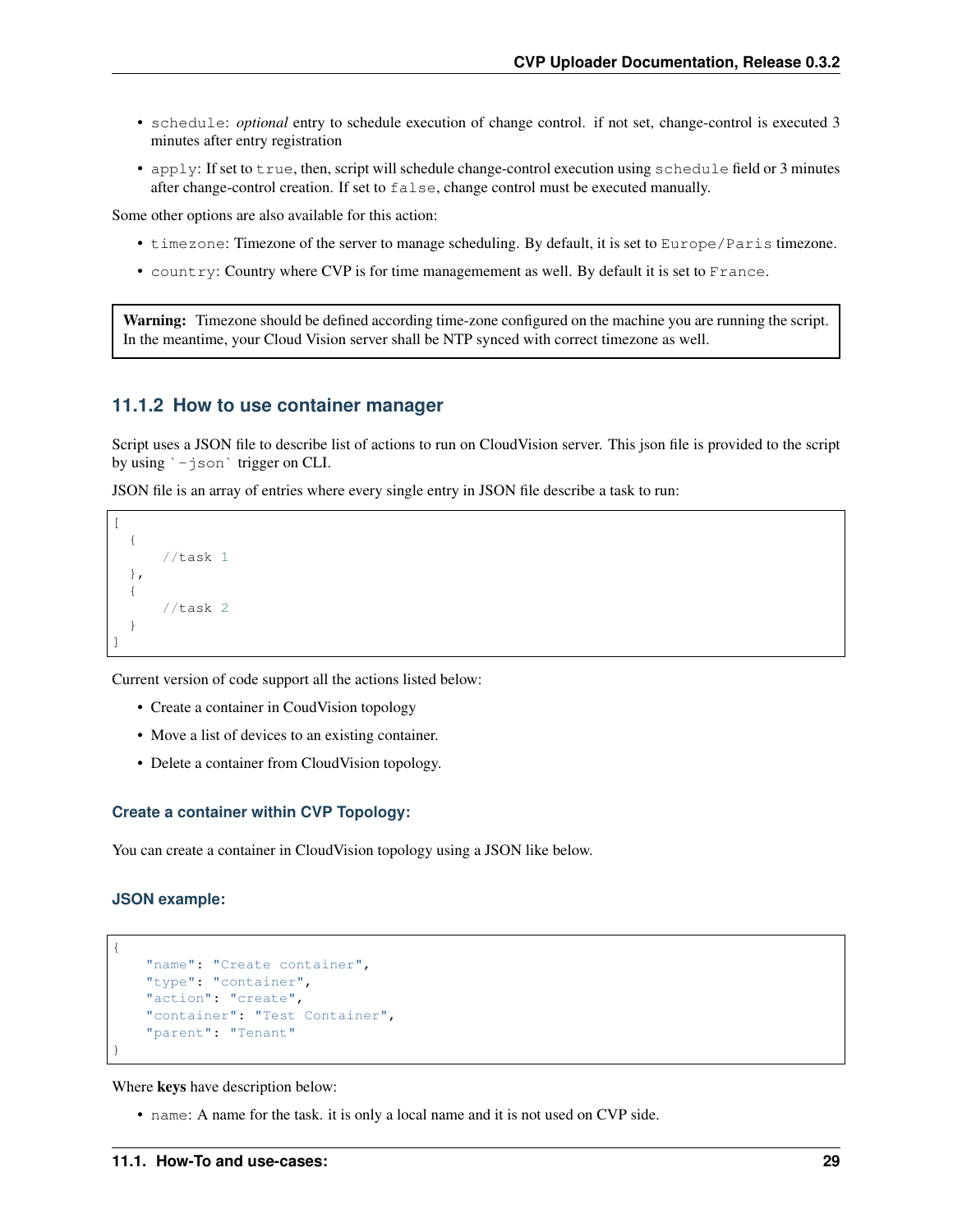- type: shall be **container**. It define what kind of entry to manage on CVP, in this case, we are talking about a container.
- action: Action to run on configlet. As we want to attach devices to container, action shall be creation
- container: Name of existing container where devices will be attached.
- parent: Name of parent container. It is value you have in your toipology. By default, container will be created under Tenant

Warning: This action execute task directly and there is no way to just provisionned and execute action later or manually.

#### **Example outputs:**

```
--------------------
2019-04-30 13:51:51 INFO creation of container with name Test Container attached
˓→to Tenant
2019-04-30 13:51:52 INFO Connected to 54.219.174.143
2019-04-30 13:51:52 INFO *************
2019-04-30 13:51:52 INFO Start working with Test Container
2019-04-30 13:51:52 INFO initializing a container object for Test Container
2019-04-30 13:51:52 INFO Version [u'2018', u'2', u'2']
2019-04-30 13:51:52 INFO Setting API version to v2
2019-04-30 13:51:54 WARNING container Test Container not found
2019-04-30 13:51:54 INFO create container on CVP server
2019-04-30 13:51:54 INFO start creation of container attached to Tenant
```
#### **Delete a container from CVP Topology:**

You can delete a container in CloudVision topology using a JSON like below.

#### **JSON example:**

{

}

```
"name": "Create container",
"type": "container",
"action": "destroy",
"container": "Test Container",
"parent": "Tenant"
```
Where keys have description below:

- name: A name for the task. it is only a local name and it is not used on CVP side.
- type: shall be container. It define what kind of entry to manage on CVP. in this case, we are talking about a container.
- action: Action to run on configlet. As we want to attach devices to container, action shall be destroy
- container: Name of existing container where devices will be attached.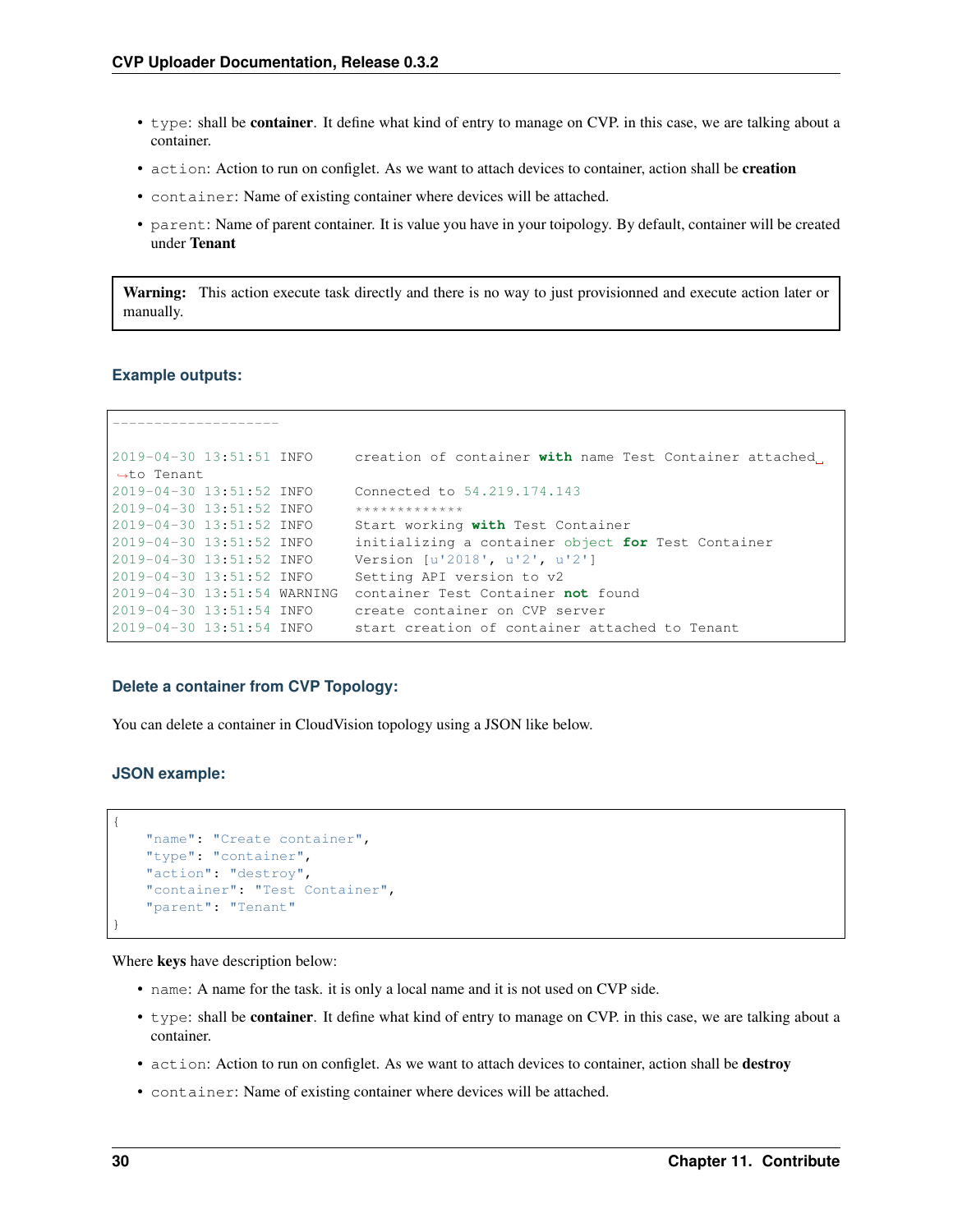• parent: Name of parent container. It is value you have in your toipology. By default, container will be created under Tenant

Note: To execute this action, your container should not contain any attached device. if some are still attached, process will stop.

Warning: This action execute task directly and there is no way to just provisionned and execute action later or manually.

#### **Example outputs:**

```
--------------------
2019-04-30 14:17:36 INFO destruction of container with name Test Container
2019-04-30 14:17:37 INFO Connected to 54.219.174.143
2019-04-30 14:17:37 INFO **************<br>2019-04-30 14:17:37 INFO Start working
                             Start working with Test Container
2019-04-30 14:17:37 INFO initializing a container object for Test Container
2019-04-30 14:17:37 INFO Version [u'2018', u'2', u'2']
2019-04-30 14:17:37 INFO Setting API version to v2
2019-04-30 14:17:41 INFO destroy container from CVP server
2019-04-30 14:17:41 INFO start process to delete container Test Container
```
#### **Move devices to an existing container:**

Script provides a mechanism to move devices to an existing container. JSON syntax to support such operation is provided below:

#### **JSON example:**

{

```
"name": "Change CVX to EVPN",
    "type": "container",
    "action": "attach-device",
    "container": "CVX",
    "apply": true,
    "devices": [
        "leaf1",
        "leaf2",
        "cvx01"
    ]
}
```
Where keys have description below:

- name: A name for the task. it is only a local name and it is not used on CVP side.
- type: shall be container. It define what kind of entry to manage on CVP. in this case, we are talking about a container.
- action: Action to run on configlet. As we want to attach devices to container, action shall be **attach-device**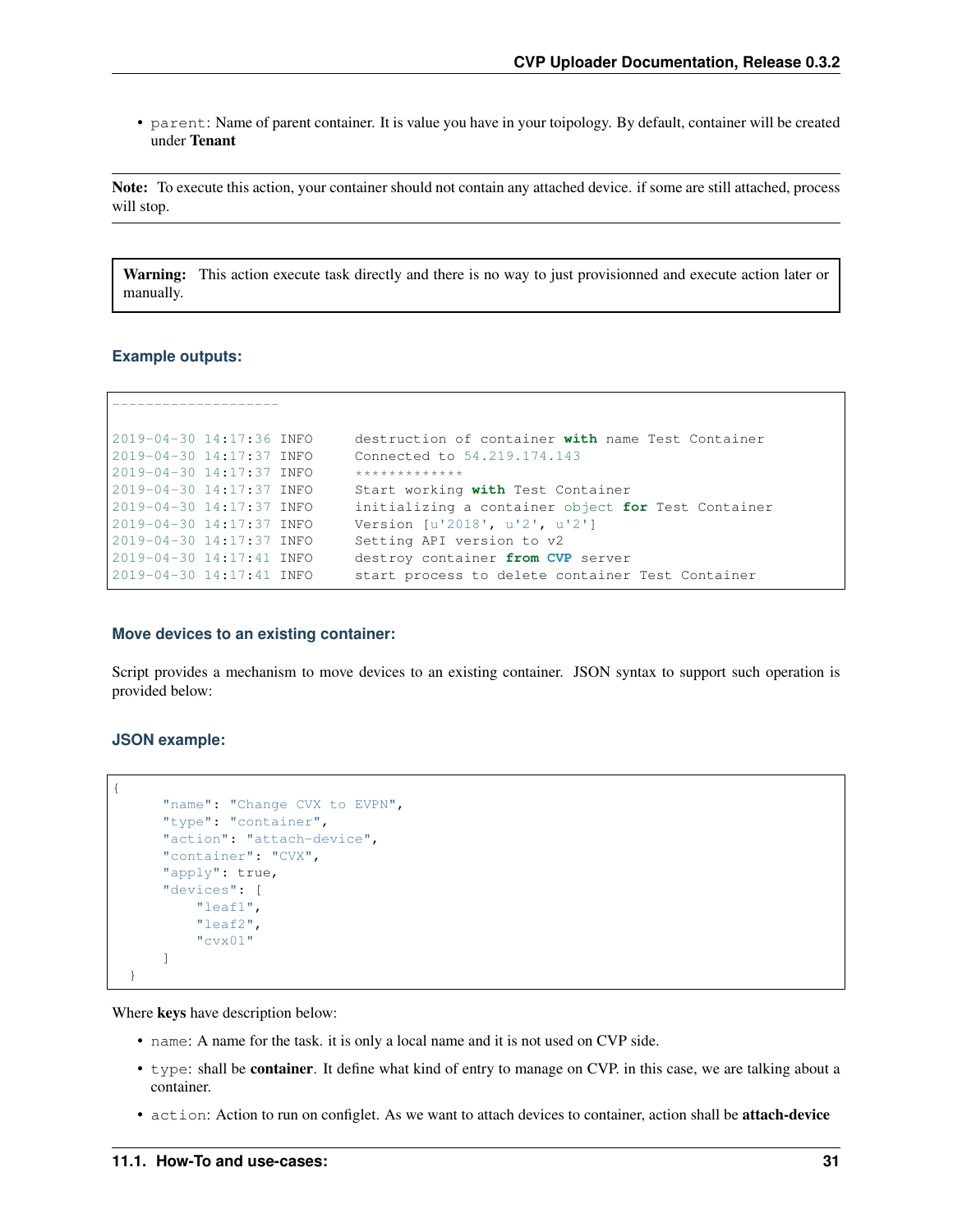- container: Name of existing container where devices will be attached.
- apply: define wether or not we should deploy this configlet to devices. if set to **false**, then a change-control or manual action should be done later by user.
- devices: An array of devices hostname configured on CVP to move to container.

#### **Example outputs:**

```
--------------------
2019-04-30 10:21:54 INFO device leaf1 is going to be moved to CVX
2019-04-30 10:21:54 INFO device leaf2 is going to be moved to CVX
2019-04-30 10:21:54 INFO device cvx01 is going to be moved to CVX
2019-04-30 10:21:55 INFO Connected to 54.219.174.143
2019-04-30 10:21:55 INFO *************
2019-04-30 10:21:55 INFO Start working with CVX
2019-04-30 10:21:55 INFO initializing a container object for CVX
2019-04-30 10:21:55 INFO Version [u'2018', u'2', u'2']
2019-04-30 10:21:55 INFO Setting API version to v2
2019-04-30 10:21:59 INFO check is devices are already part of container
2019-04-30 10:21:59 INFO device is not part of that container -- moving forward
2019-04-30 10:21:59 INFO device is not part of that container -- moving forward
2019-04-30 10:21:59 CRITICAL device is already part of that container -- skipping
2019-04-30 10:21:59 INFO >---
2019-04-30 10:21:59 INFO starting process to attach a list of device to CVX
2019-04-30 10:21:59 INFO >---
2019-04-30 10:21:59 INFO create change to move leaf1 to CVX
2019-04-30 10:22:03 INFO task created on CVP: 250
2019-04-30 10:22:03 INFO >---
2019-04-30 10:22:03 INFO create change to move leaf2 to CVX
2019-04-30 10:22:06 INFO task created on CVP: 251
2019-04-30 10:22:06 INFO >---
2019-04-30 10:22:06 CRITICAL device already attached to CVX
2019-04-30 10:22:06 INFO >---
2019-04-30 10:22:06 INFO run pending tasks to related to container CVX
2019-04-30 10:22:06 INFO -> execute task ID: 250
2019-04-30 10:22:08 INFO * Wait for task completion (status: ACTIVE) / waiting
˓→for 0 sec
2019-04-30 10:22:09 INFO * Wait for task completion (status: ACTIVE) / waiting
˓→for 1 sec
2019-04-30 10:22:10 INFO * Wait for task completion (status: ACTIVE) / waiting
˓→for 2 sec
2019-04-30 10:22:12 INFO * Wait for task completion (status: COMPLETED) /
˓→waiting for 3 sec
2019-04-30 10:22:12 INFO -> task 250 status : COMPLETED
2019-04-30 10:22:12 INFO -> execute task ID: 251
2019-04-30 10:22:13 INFO * Wait for task completion (status: ACTIVE) / waiting
˓→for 0 sec
2019-04-30 10:22:14 INFO * Wait for task completion (status: ACTIVE) / waiting
˓→for 1 sec
2019-04-30 10:22:15 INFO * Wait for task completion (status: ACTIVE) / waiting
˓→for 2 sec
2019-04-30 10:22:17 INFO * Wait for task completion (status: COMPLETED) /
˓→waiting for 3 sec
2019-04-30 10:22:17 INFO -> task 251 status : COMPLETED
```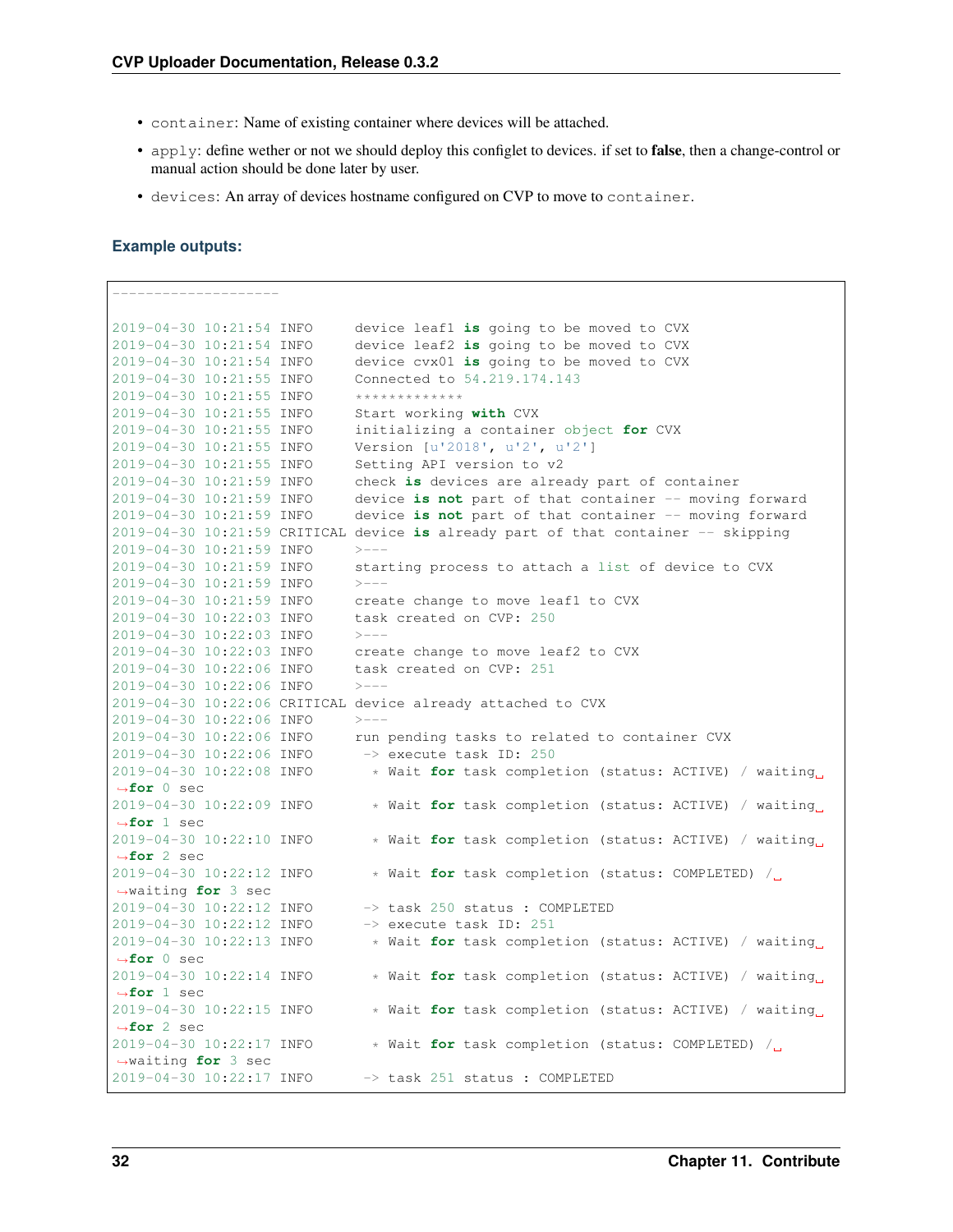## <span id="page-36-3"></span><span id="page-36-0"></span>**11.2 Code documentation**

### <span id="page-36-1"></span>**11.2.1 cvprac\_abstraction**

#### <span id="page-36-2"></span>**cvprac\_abstraction package**

#### cvprac\_abstraction.**config\_read**(*config\_file='actions.json'*)

Read JSON configuration.

Load information from JSON file defined in config\_file First, method check if file exists or not and then try to load content using json.load() If file is not a JSON or if file does not exist, method return None

#### Data structure to read:

```
\lceil{
        "name": "Change CVX to EVPN",
        "type": "container",
        "action": "attach-device",
        "container": "CVX",
        "apply": true,
        "devices": [
             "leaf1",
             "leaf2",
             "cvx01"
        ]
    },
    ...
]
```
**Parameters config\_file**  $(str)$  $(str)$  $(str)$  – Path to the configuration file

Returns Json structure with all actions to execute

#### Return type json

```
cvprac_abstraction.connect_to_cvp(parameters, log_level='WARNING')
```
Create a CVP connection.

#### parameters option should at least contain following elements:

- username
- password
- cvp (server IP or DNS hostname)

#### **Parameters**

- **parameters** ([dict](https://docs.python.org/3/library/stdtypes.html#dict)) Object with all information to create connection
- **log\_level**  $(str)$  $(str)$  $(str)$  Log level to use for CvpClient logger. Default is WARNING.

Returns cvp client object

```
Return type cvprac.CvpClient()
```

```
cvprac_abstraction.load_constant(key_name, default='UNSET', verbose=False)
     Set up constant value from OS Environment.
```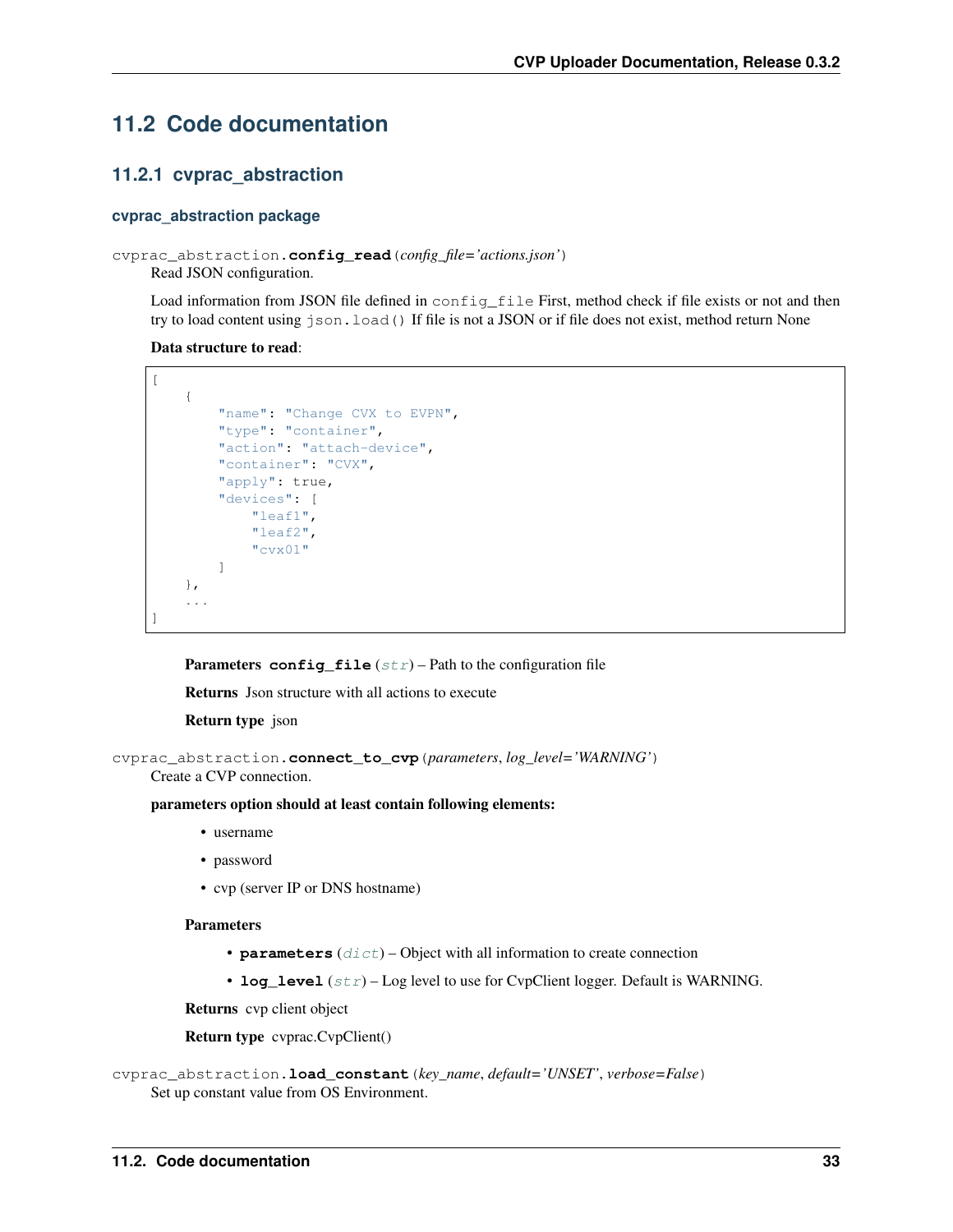<span id="page-37-1"></span>Help to define CONSTANT from OS Environment. If it is not defined, then, fallback to default value provided within parameters

:Example:

```
>>> USERNAME = load_constant(key_name='USERNAME_1', default='myUser')
>>> print USERNAME
>>> myUsername
```
#### Parameters

- **key\_name** (string) VAR to lookup in os.environment
- **default** ([str,](https://docs.python.org/3/library/stdtypes.html#str) optional) Default value to use if key\_name is not defined. By default set to UNSET
- **verbose** ([bool,](https://docs.python.org/3/library/functions.html#bool) optional) Boolean to activate verbos mode

Returns Value to use to configure variable

Return type [str](https://docs.python.org/3/library/stdtypes.html#str)

#### **Submodules**

#### <span id="page-37-0"></span>**cvprac\_abstraction.cvpChangeControl module**

**class** cvprac\_abstraction.cvpChangeControl.**CvpChangeControl**(*cvp\_server*,

Bases: [object](https://docs.python.org/3/library/functions.html#object)

*name='Automated\_Change\_Control'*)

Change-control class to provide generic method for CVP CC mechanism.

#### Change Control structure is based on:

- A name to identify change
- A list of tasks already created on CVP and on pending state
- An optional scheduling. If no schedule is defined, then task will be run 3 minutes after creatio of CC

#### List of public available methods:

**add\_task**()

Append a task to self.\_list\_changes

**get\_tasks**()

Return list of of available tasks for this CC

#### **get\_list\_changes**()

Return list of tasks attached to this CC

**create**()

Create change-control on CVP server

#### Example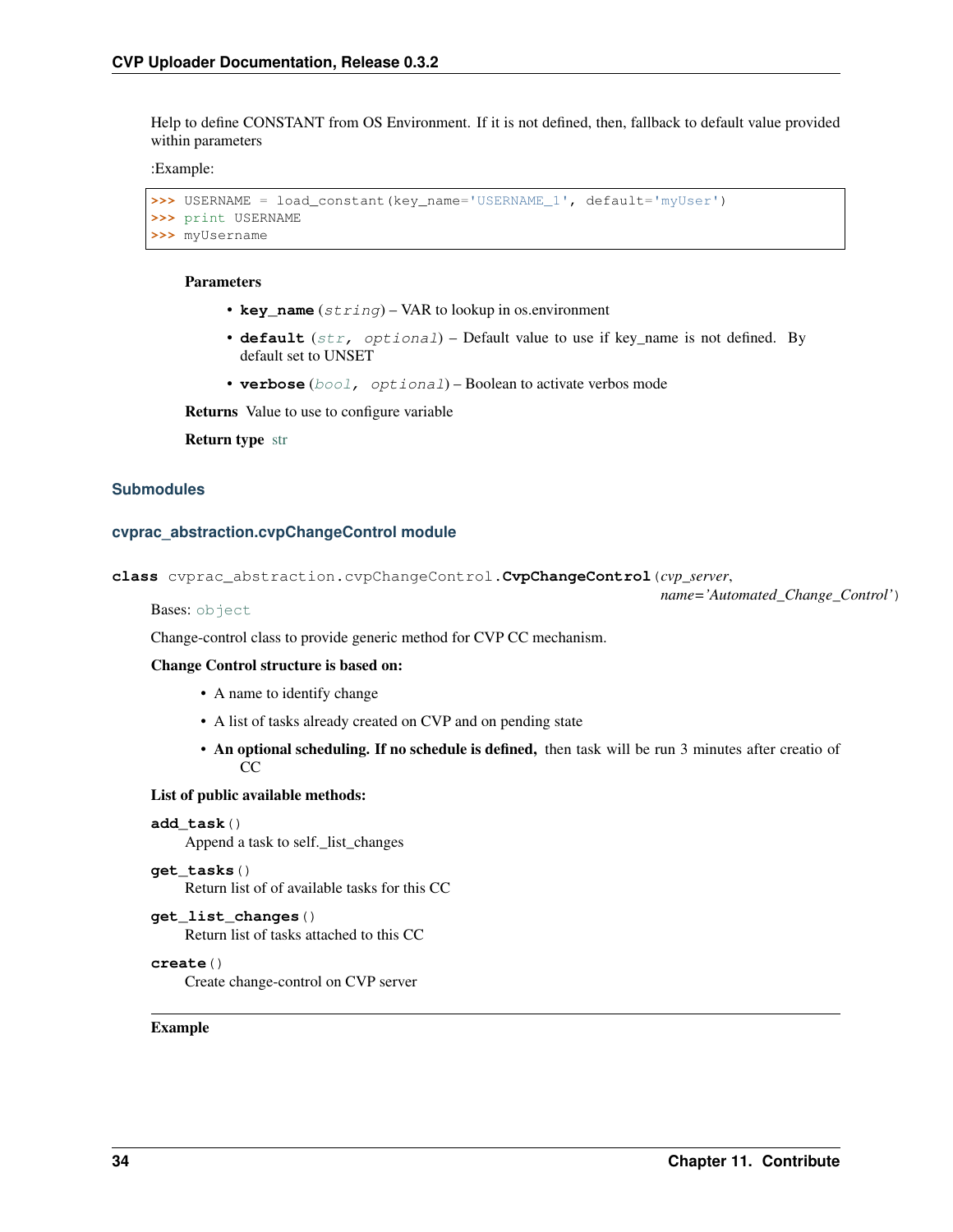```
>>> from cvprac_abstraction import CVP
>>> from cvprac_abstraction import connect_to_cvp
>>> from cvprac_abstraction.cvpConfiglet import CvpChangeControl
>>>
>>> parameters['cvp'] = '127.0.0.1'
>>> parameters['username'] = 'arista'
>>> parameters['password'] = 'arista'
>>>
>>> client = connect_to_cvp(parameters)
>>>
>>> change_control = CvpChangeControl(cvp_server=client, name='MyChanegControl')
>>> result = change_control.create(tz=timezone,
                                    country='FR',
                                    schedule=True,
                                    schedule_at='2019-03-01-12h00',
                                    snap_template="snapshotTemplate_9_4694793526491
\hookrightarrow",
                                    change_type='Custom', stop_on_error="true")
>>>
```
#### Warning:

• Change Control execution is not running snapshot before and after with cvprac 1.0.1

**\_\_init\_\_**(*cvp\_server*, *name='Automated\_Change\_Control'*)

Class Constructor.

Build class content with followinactivities:

- save cvp\_server information
- save name for CC
- instanciate list for tasks
- Collect tasks available from CVP

#### Parameters

- **cvp\_server** (CvpClient) CVP Server information
- **name** ([str](https://docs.python.org/3/library/stdtypes.html#str)) Optional Name of the Change Control. Default is Automated\_Change\_Control

**\_build\_change\_dictionnary**(*order\_mode='linear'*)

Build ordered list to schedule changes.

CVP Change Control expect a list with an order to run tasks. By default, all tasks are executed at the same time. But using order\_mode set to incremental every task will be scheduled sequentially in this change-control

**Parameters order\_mode** ([str](https://docs.python.org/3/library/stdtypes.html#str)) – Optional - Method to build task list. Shall be linear or incremental.

Note: Only linear has been tested.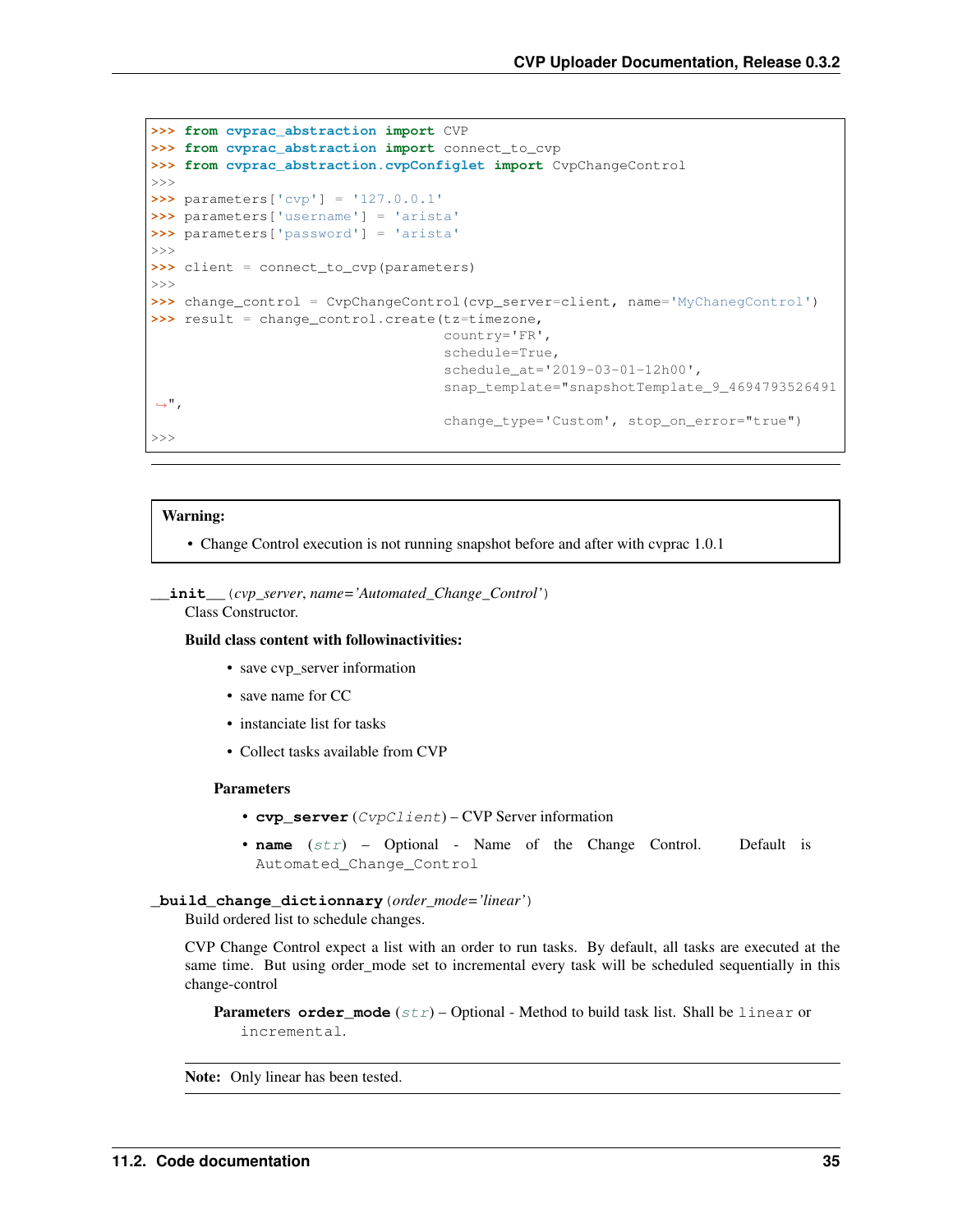#### <span id="page-39-0"></span>**\_retrieve\_tasks**()

Extract tasks from CVP Server.

Connect to CVP server and collect tasks in pending state These tasks are saved in self.\_available structure dedicated to pending tasks.

**add\_task**(*task*)

Add a tasks to available list.

This task attach this new tasks to the pending tasks list.

Parameters **task** ([str](https://docs.python.org/3/library/stdtypes.html#str)) – TaskID from CVP server

**create**(*mode='linear'*, *country='France'*, *tz='Europe/Paris'*, *schedule=False*, *schedule\_at="*, *snap\_template='1708dd89-ff4b-4d1e-b09e-ee490b3e27f0'*, *change\_type='Custom'*, *stop\_on\_error='true'*)

Create a change-control.

#### **Parameters**

- **mode**  $(str)$  $(str)$  $(str)$  Optional method to order tasks (default : linear)
- **country**  $(str)$  $(str)$  $(str)$  Optional Country requested by CVP API (default: France)
- **tz**  $(str)$  $(str)$  $(str)$  Optional Timezone required by CVP (default: Europe/Paris)
- **schedule** ([bool](https://docs.python.org/3/library/functions.html#bool)) Optional Enable CC scheduling (default: False)
- **schedule\_at**  $(str)$  $(str)$  $(str)$  Optional Time to execute CC if scheduled
- **snap\_template** ([str](https://docs.python.org/3/library/stdtypes.html#str)) Optional Snapshot template ID to run before / after tasks
- **change\_type** ([str](https://docs.python.org/3/library/stdtypes.html#str)) Optional CVP definition for CC Might be Custom or Rollback. (default: Custom)
- **stop\_on\_error**  $(str)$  $(str)$  $(str)$  Optional boolean string to stop CVP on errors

Returns CVP creation result (None if error occurs)

#### Return type [dict](https://docs.python.org/3/library/stdtypes.html#dict)

#### **get\_list\_changes**(*mode='linear'*)

Return list of tasks and their execution order.

Parameters mode  $(s \text{tr})$  – Information about tasks scheduling. Shall be linear or incremental.

Note: Only linear has been tested.

Returns List of changes and their order

#### Return type [list](https://docs.python.org/3/library/stdtypes.html#list)

```
get_tasks(refresh=False)
```
Provide list of all available tasks.

Return list of all tasks getting from CVP and/or attached with add\_task method.

**Parameters refresh** ([bool](https://docs.python.org/3/library/functions.html#bool)) – Optional - Make a call to CVP to get latest list of tasks

Returns List of available tasks found in this CC

Return type [list](https://docs.python.org/3/library/stdtypes.html#list)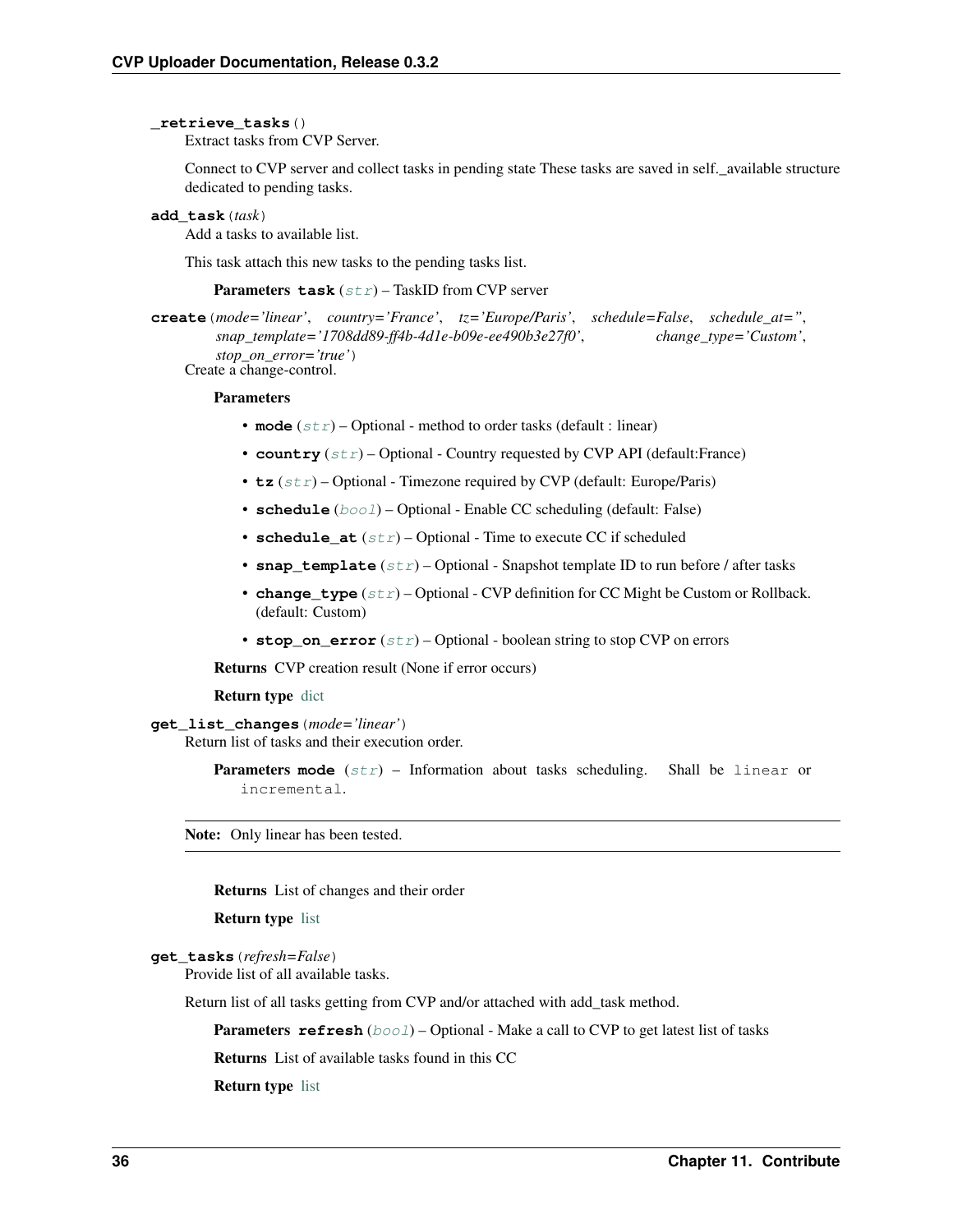#### <span id="page-40-1"></span><span id="page-40-0"></span>**cvprac\_abstraction.cvpConfiglet module**

**class** cvprac\_abstraction.cvpConfiglet.**CvpConfiglet**(*cvp\_server*, *configlet\_file=None*,

*configlet\_name=None*)

Bases: [object](https://docs.python.org/3/library/functions.html#object)

Configlet class to provide generic method to manage CVP configlet.

#### Data Structure

Configlet structure is a name based dictionnary with following keys:

- name: Name of configlet. This name is built from filename
- file: Complete path of the local configlet file
- content: Local Configlet content read from configlet ['file']
- **key**: Key ID defined by CVP to identify configlet. it is found by our instance during update, addition or deletion
- **devices**: List of devices structure compliant with CvpApi.get\_device\_by\_name() It can be found by using CvpInventory object.

#### List of attributes:

#### **\_cvp\_server**

cvprac.CvpClient() object to manage CVP connection

#### **\_devices\_configlet**

List of devices attached to configlet

#### **\_configlet**

Dictionary with all configlet information: name, file, content, key, devices

#### **\_cvp\_found**

Boolean to get status of configlet on CVP: True if configlet is on server, False other cases

#### List of public available methods:

#### **get\_devices**()

Get list of devices for this specific configlet

#### **update\_configlet**()

Start update process for that configlet. Do not deploy content to devices

#### **deploy\_configlet**()

Start configlet creation process. Do not deploy content to devices

### **delete\_configlet**()

Start configlet deletion process. Do not deploy content to devices

#### **deploy**()

Deploy (add/update) change to a single device

#### **deploy\_bulk**()

Deploy (add/update) change to all devices

#### **on\_cvp**()

Inform about configlet available on CVP

#### Example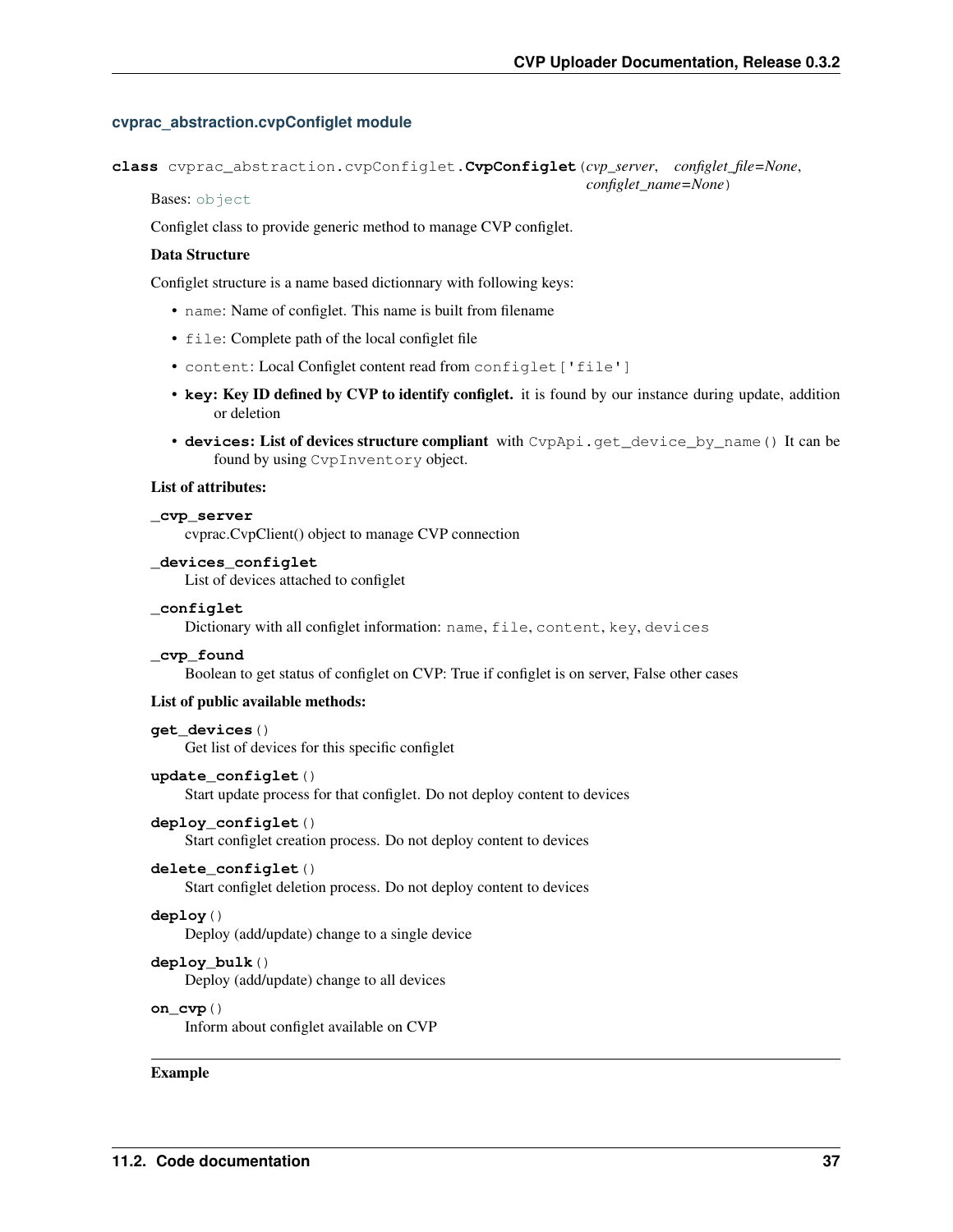```
>>> from cvprac_abstraction import CVP
>>> from cvprac_abstraction import connect_to_cvp
>>> from cvprac_abstraction.cvpConfiglet import CvpConfiglet
>>>
>>> parameters['cvp'] = '127.0.0.1'
>>> parameters['username'] = 'arista'
>>> parameters['password'] = 'arista'
>>>
>>> client = connect_to_cvp(parameters)
>>>
>>> my_configlet = CvpConfiglet(cvp_server=client,configlet_file='/path/to/
˓→configlet')
>>>
>>> my_configlet.update_configlet()
>>>
>>> my_configlet.deploy_bulk()
```
Note: This class use calls to cvprac to get and push data to CVP server.

**\_\_init\_\_**(*cvp\_server*, *configlet\_file=None*, *configlet\_name=None*) Class Constructor.

#### Parameters

- **cvp\_server** (CvpClient) CvpClient object from cvprack. Gives methods to manage CVP API
- **configlet\_file** ([str](https://docs.python.org/3/library/stdtypes.html#str)) Path to configlet file.

#### **\_configlet\_init**()

Create an empty dict for configlet.

#### **\_configlet\_lookup**()

Check if a configlet is already present on CVP.

Check if CVP has already a configlet configured with the same name. If yes return True and report key under self.\_configlet['key'] If no, return False

Returns Return True or False if configlet name is already configured on CVP

#### Return type [bool](https://docs.python.org/3/library/functions.html#bool)

#### **\_retireve\_devices**()

Get list of devices attached to the configlet.

If configlet exists, then, retrieve a complete list of devices attached to it.

#### Returns List of devices from CVP

#### Return type [list](https://docs.python.org/3/library/stdtypes.html#list)

#### **\_task\_init**()

Create an empty dict for task.

#### **\_wait\_task**(*task\_id*, *timeout=10*)

Wait for Task execution.

As API call is asynchronous, task will run avec after receiving a status. This function implement a wait\_for to get final status of a task As we have to protect against application timeout or task issue, a basic timeout has been implemented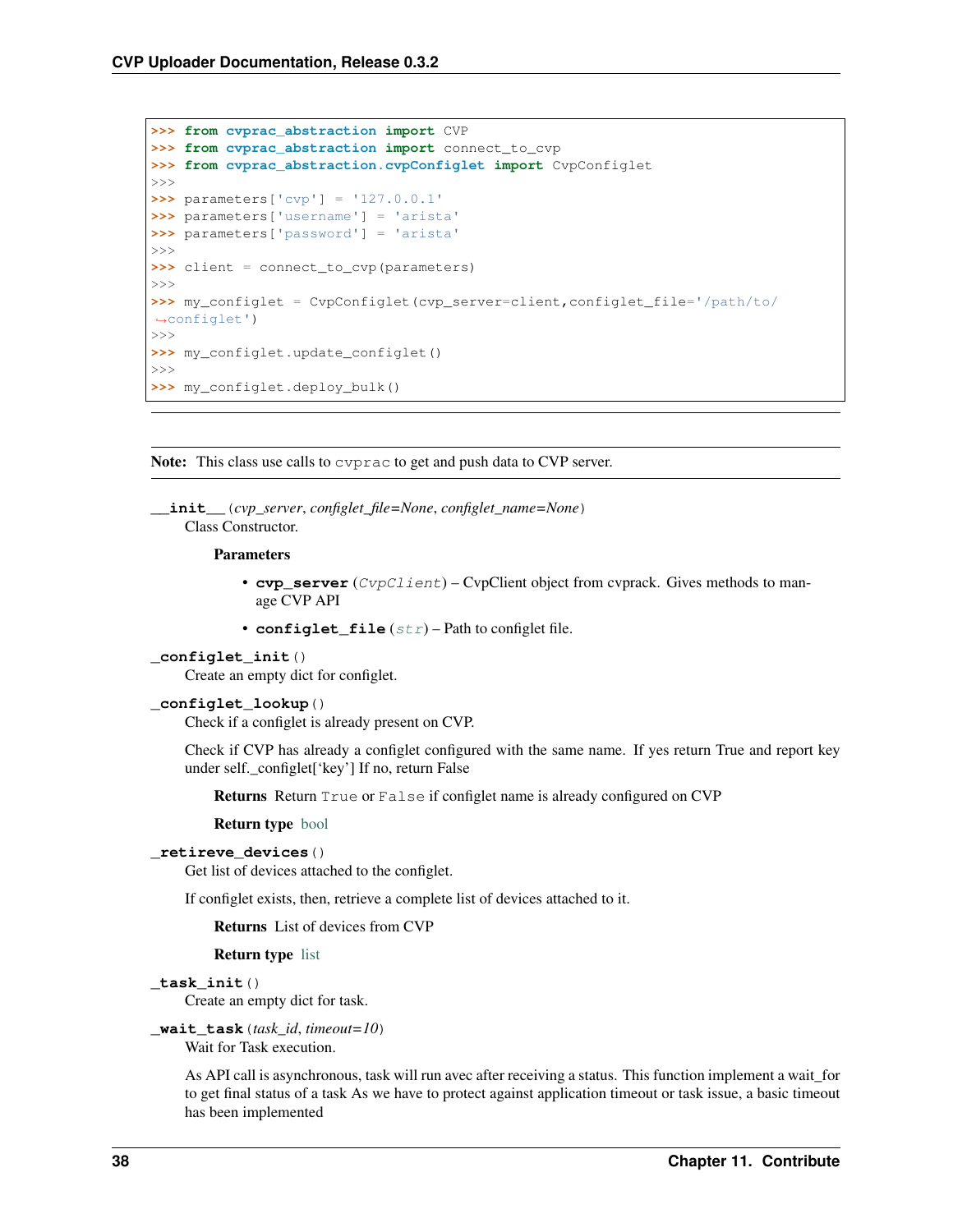#### <span id="page-42-0"></span>Parameters

- **task\_id**  $(str)$  $(str)$  $(str)$  ID of the task provided by self.\_get\_task\_id()
- **timeout** ([int](https://docs.python.org/3/library/functions.html#int)) optional Timeout to wait for before assuming task failed
- **Returns** –
- **--------** –
- **dict** Last status message collected from the server

#### **add\_device**(*device\_hostnames*)

Remove device(s) from a configlet.

Remove device from configlet and create a task on CVP to remove configuration generated by configlet from device. For every hostname defined in devices\_hostnames, a lookup is done to get a complete data set for that device and a call to remove device is sent.

**Warning:** This function never send a call to execute task, it is managed by logic out of that object

Arguments:

devices\_hostnames {list} – List of devices hostname to remove from the configlet.

#### **delete\_configlet**()

Delete a configlet from CVP.

To protect, function first check if configlet exists, if not, we stop and return to next action out of this function. Remove configlet from all devices where it is configured Then if configlet exist, remove configlet from CVP DB

Returns True if able to remove configlet / False otherwise

#### Return type [bool](https://docs.python.org/3/library/functions.html#bool)

**deploy**(*device*, *schedule\_at=None*, *task\_timeout=10*)

Deploy One configlet to One device.

This function manage a deployment this configlet to a given device already attached to the configlet.

#### Parameters

- **device** ([dict](https://docs.python.org/3/library/stdtypes.html#dict)) dict representing a device
- **schedule\_at**  $(s \text{tr})$  Optional scheduler to run deployment at a given time
- **task\_timeout** ([int](https://docs.python.org/3/library/functions.html#int)) Optional Timeout for task execution default is 10 seconds

Warning: schedule\_at option is not yet implemented and shall not be used

Returns message from server

#### Return type [dict](https://docs.python.org/3/library/stdtypes.html#dict)

**deploy\_bulk**(*device\_list=None*, *schedule\_at=None*, *task\_timeout=10*) Run configlet deployment against all devices.

Run configlet deployment over all devices attached to this configlet. Every single deployment are managed by function self.deploy()

**Parameters**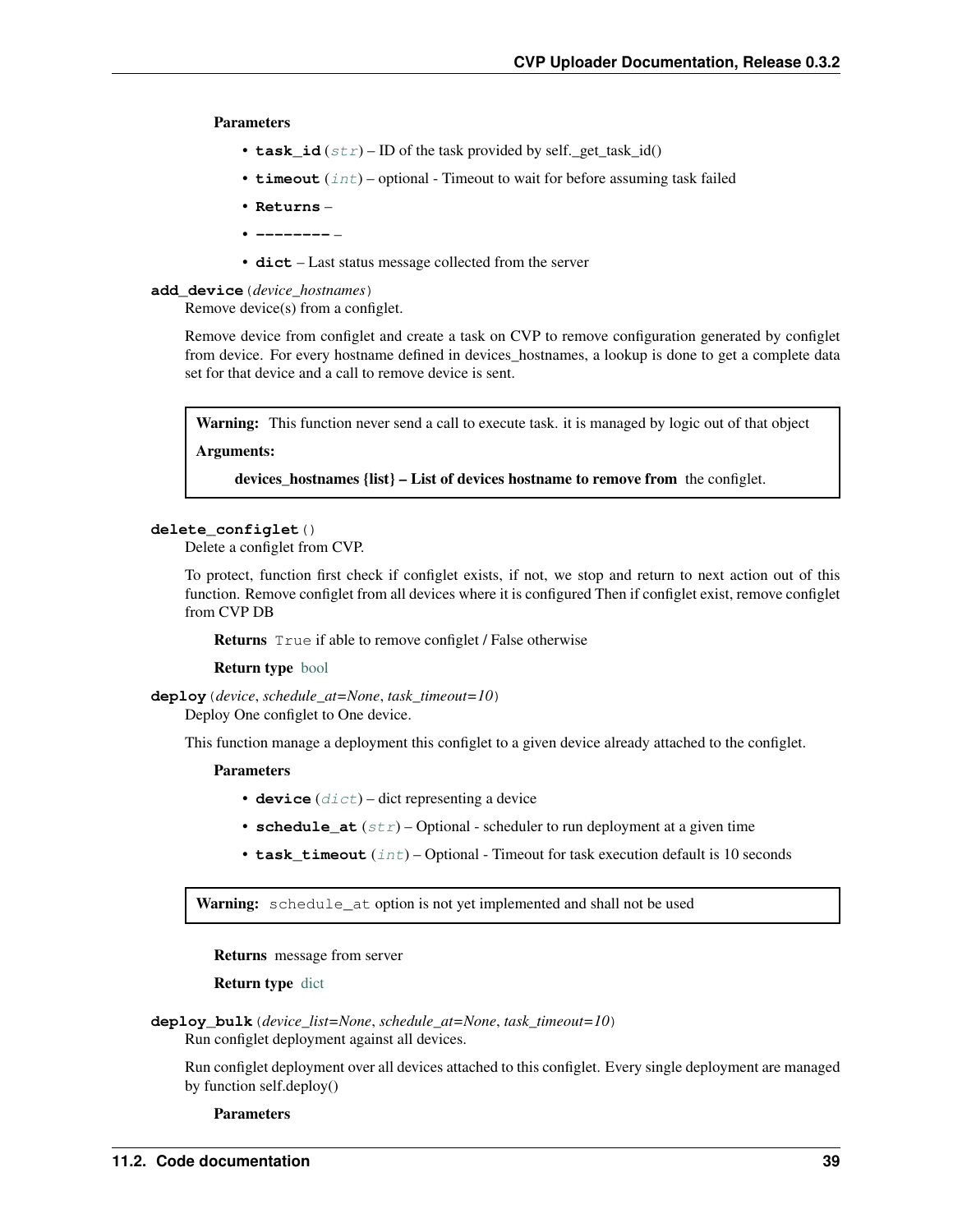- <span id="page-43-0"></span>• **device** [list](https://docs.python.org/3/library/stdtypes.html#list)  $(llist)$  – List of devices if it is set to None, then, fallback is to use devices discover initially
- **at**  $(str)$  $(str)$  $(str)$  Optional scheduler to run deployment at a given time
- **task\_timeout** ([int](https://docs.python.org/3/library/functions.html#int)) Optional Timeout for task execution. Default is 10 seconds

Warning: schedule\_at option is not yet implemented and shall not be used

Returns A list of tasks executed for the deployment

Return type [list](https://docs.python.org/3/library/stdtypes.html#list)

#### **deploy\_configlet**(*device\_hostnames*)

Create configlet on CVP with content from object.

Create a new configlet on CVP server and attached it to all devices you provide in your JSON file. Device attachement is managed with a CvpInventory call to get all information from CVP. It means you just have to provide existing hostname in your JSON

Each time a device is attached to configlet on CVP, it is also added in CvpConfiglet object for futur use

**Parameters devices\_hostname** ([list](https://docs.python.org/3/library/stdtypes.html#list)) – List of hostname to attached to configlet

#### **get\_configlet\_info**()

To share configlet information.

Returns dictionnary with configlet information

Return type [dict](https://docs.python.org/3/library/stdtypes.html#dict)

#### **get\_devices**(*refresh=False*)

To share list of devices attached to the configlet.

If list is empty or if refresh trigger is active, function will get a new list of device from self.\_retireve\_devices() Otherwise, just send back list to the caller

**Parameters refresh** ([bool](https://docs.python.org/3/library/functions.html#bool)) – Update device list from CVP (Optional)

Returns List of devices from CVP

Return type [list](https://docs.python.org/3/library/stdtypes.html#list)

#### **name**()

Expose name of the configlet.

Returns Name of configlet built by \_\_init\_

#### Return type [str](https://docs.python.org/3/library/stdtypes.html#str)

#### **on\_cvp**()

Expose flag about configlet configured on CVP.

Return True if configlet is configured on CVP and can be updated. If configlet is not present, then, False

Returns True if configlet already configured on CVP, False otherwise

#### Return type [bool](https://docs.python.org/3/library/functions.html#bool)

**remove\_device**(*devices\_hostnames*) Remove device(s) from a configlet.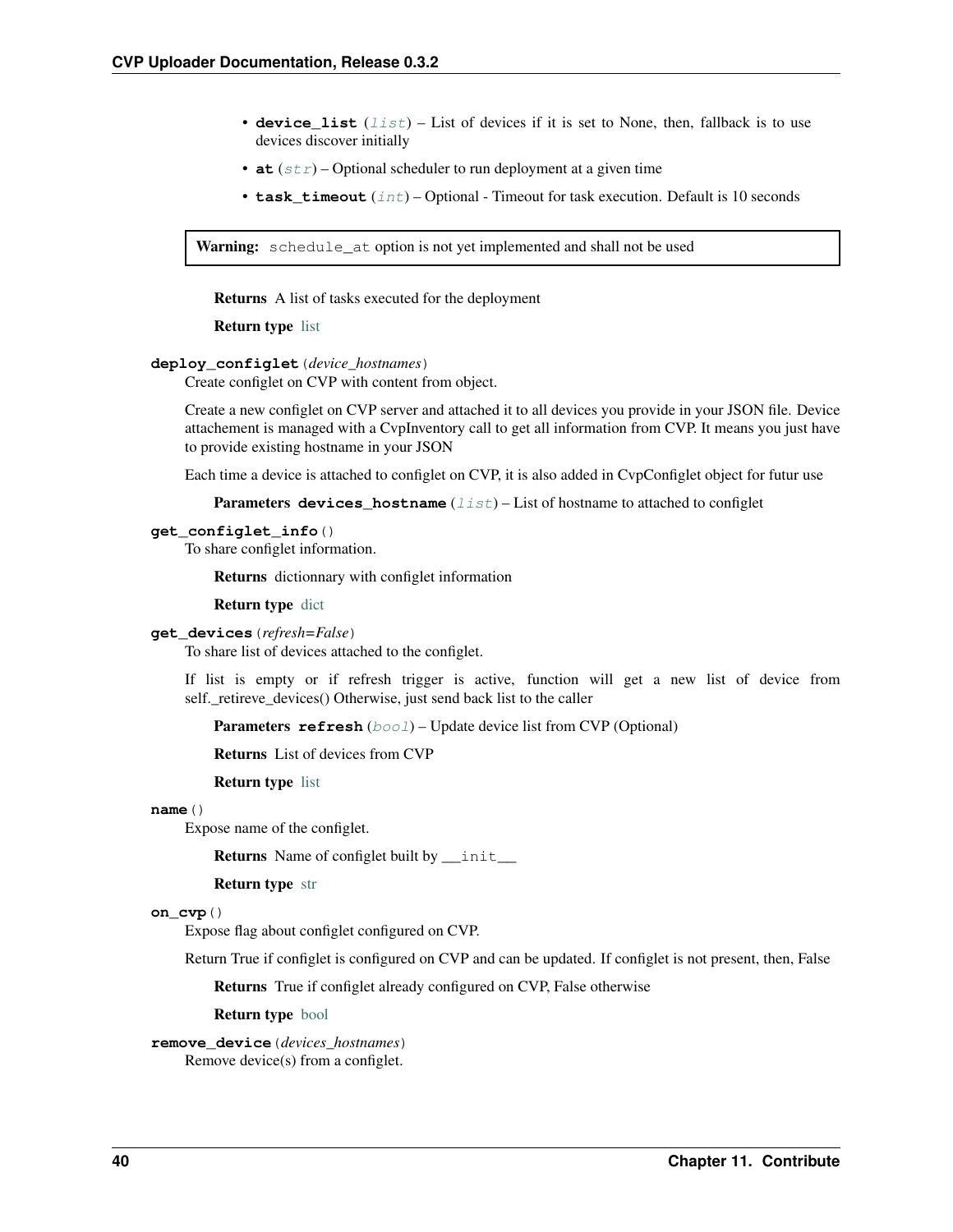<span id="page-44-1"></span>Remove device from configlet and create a task on CVP to remove configuration generated by configlet from device. For every hostname defined in devices\_hostnames, a lookup is done to get a complete data set for that device and a call to remove device is sent.

Warning: This function never send a call to execute task. it is managed by logic out of that object Arguments:

devices\_hostnames {list} – List of devices hostname to remove from the configlet.

#### **update\_configlet**()

Update configlet on CVP with content from object.

Check if configlet is configured on CVP server before pushing an update. If configlet is not there, then, stop method execution.

Returns str

Return type message from server with result

#### <span id="page-44-0"></span>**cvprac\_abstraction.cvpContainer module**

```
class cvprac_abstraction.cvpContainer.CvpContainer(name, cvp_server)
    Bases: object
```
Class to manage Container on CVP.

Centralize a abstraction layer of CVPRAC to manage actions related to container.

#### List of public available methods:

#### **create**()

Create a new container on CloudVision Platform

#### **destroy**()

Delete an existing with no attached devices container on CloudVision Platform

#### **is\_device\_attached**()

Poll CVP to know if a device is already part of given container

#### **get\_info**()

Get container's information from CVP server

**attach\_device**()

Create a task to attach a given device to container

```
attach_device_bulk()
```
Create a list of tasks to attach many devices to container

#### **run\_pending**()

Execute all pengind tasks created by cvpContainer object.

Example

```
>>> from cvprac_abstraction import CVP
>>> from cvprac_abstraction import connect_to_cvp
>>> from cvprac_abstraction.cvpConfiglet import CvpContainer
\gt
```
(continues on next page)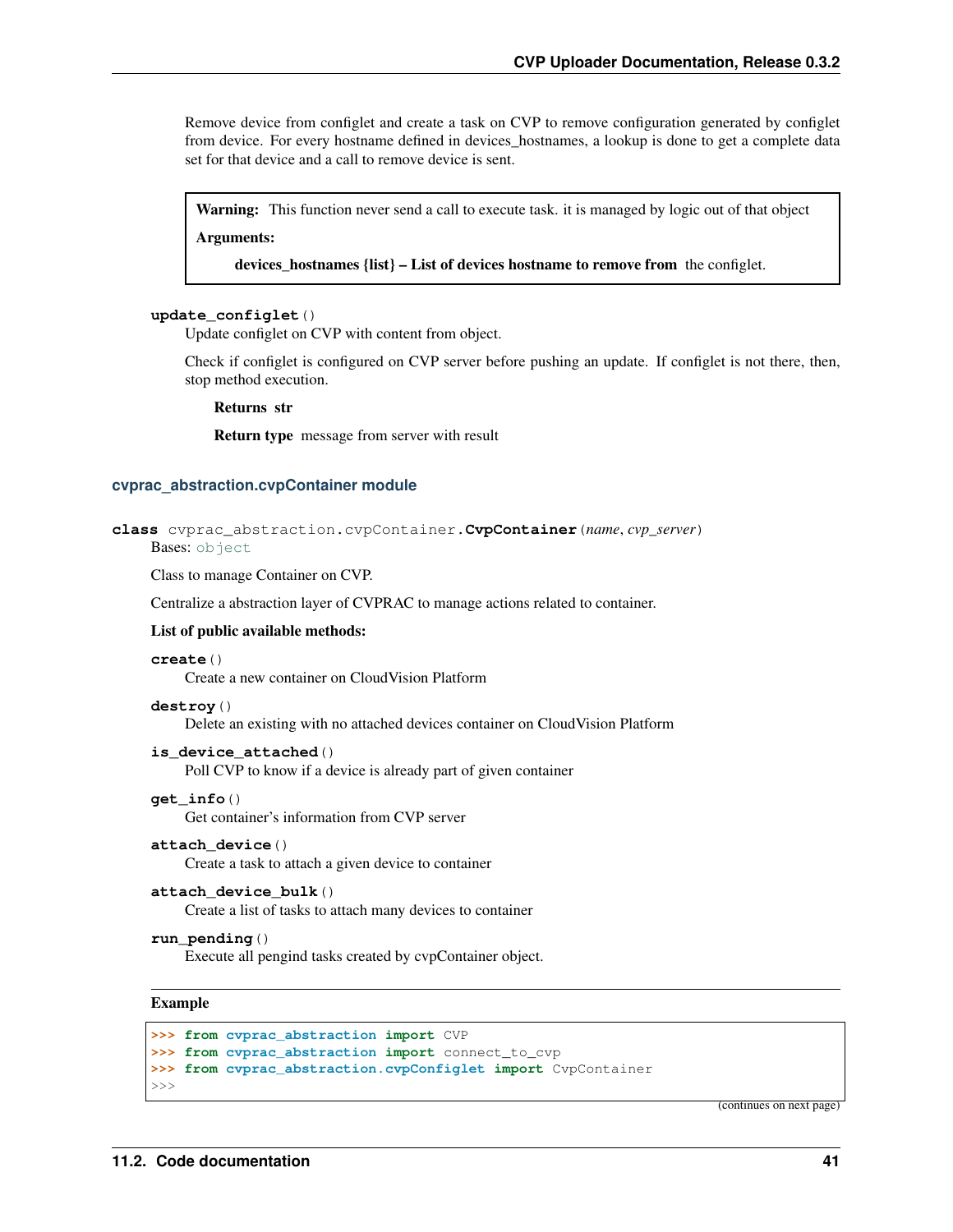(continued from previous page)

```
>>> parameters['cvp'] = '127.0.0.1'
>>> parameters['username'] = 'arista'
>>> parameters['password'] = 'arista'
>>>
>>> client = connect_to_cvp(parameters)
>>>
>>> container = CvpContainer(name='My New Container', cvp_server=client)
>>>
>>> container.create(parent_name='My Root Container')
```
Note: This class use calls to cvprac to get and push data to CVP server.

```
__init__(name, cvp_server)
     Class Constructor.
```
Parameters

- **name** ([str](https://docs.python.org/3/library/stdtypes.html#str)) container's name to look for on CloudVision server
- **cvp\_server** (cvprack. CvpClient()) Object in charge of sending API calls to CVP server.

Returns

Return type [None](https://docs.python.org/3/library/constants.html#None)

```
_container_id(name=None)
```
Get Container ID based on its name.

**Parameters name** ([str,](https://docs.python.org/3/library/stdtypes.html#str) optional) – Container name to get ID, by default None

Returns container ID configured on CVP

Return type [str](https://docs.python.org/3/library/stdtypes.html#str)

```
_container_info(name=None)
```
Pull CVP to get container information.

Execute a call against CVP to get a dict of information.

Structure is:

{

}

```
u'dateTimeInLongFormat': 1513002053415,
u'key': u'container_8_2864853689536',
u'mode': u'expand',
u'name': u'CVX',
u'root': False,
u'undefined': False,
u'userId': u'arista'
```
**Parameters name** ([\[type\]](https://docs.python.org/3/library/functions.html#type), optional] – Name of container to pull. If not set, name of container used for this instance is configured, by default None

Returns Structure sent back by CVP

Return type [dict](https://docs.python.org/3/library/stdtypes.html#dict)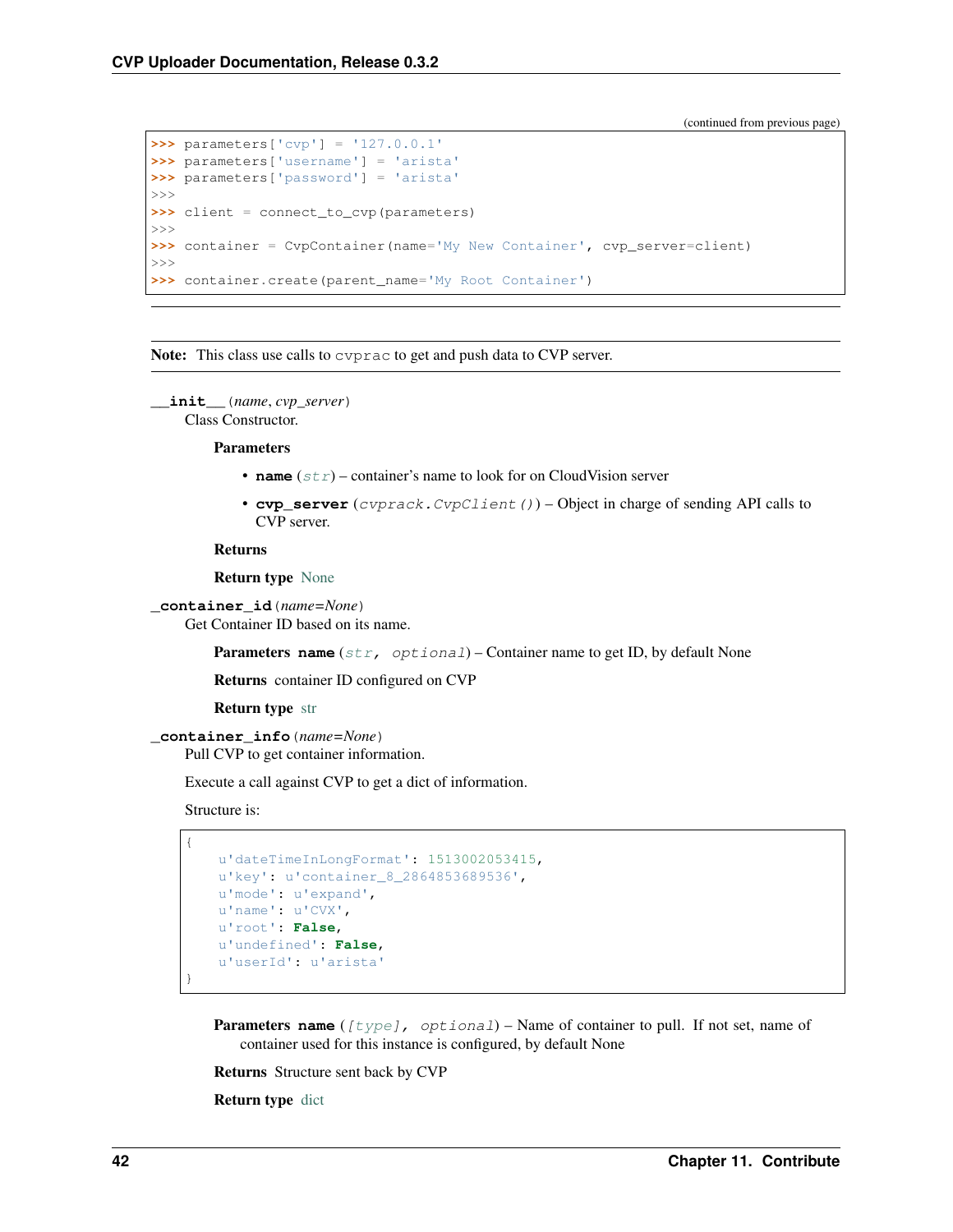#### <span id="page-46-0"></span>**\_get\_devices**()

Get list of devices attached to container.

Extract information from CVP to get complete list of devices attached to this container on CVP. Result is saved part of this object.

#### **\_wait\_task**(*task\_id*, *timeout=10*)

Wait for Task execution.

As API call is asynchronous, task will run avec after receiving a status. This function implement a wait\_for to get final status of a task As we have to protect against application timeout or task issue, a basic timeout has been implemented

#### Parameters

- **task\_id**  $(str)$  $(str)$  $(str)$  ID of the task provided by self.\_get\_task\_id()
- **timeout** ([int](https://docs.python.org/3/library/functions.html#int)) optional Timeout to wait for before assuming task failed

Returns Last status message collected from the server

Return type [dict](https://docs.python.org/3/library/stdtypes.html#dict)

**attach\_device**(*hostname*, *deploy=False*)

Move device to container

Move device within container represented in this object. This method create a task to be executed later by user or by the script itself.

#### Parameters

• **hostname**  $(str)$  $(str)$  $(str)$  –

Hostname to move to this container. Complete data set is pulling from CVP if device exists and not attached to this container already.

• **deploy** ([bool,](https://docs.python.org/3/library/functions.html#bool) optional) – Boolean to manage deployment. Not used in this function, by default False

Returns Task ID created by the change on CVP.

#### Return type [str](https://docs.python.org/3/library/stdtypes.html#str)

```
attach_device_bulk(hostname_list, deploy=False)
```
Attach a list of device to existing container.

Get a list of hostname to move to current container. For every hostname, a call to CVP is sent to get device's information and build structure to move it to appropriate container.

#### **Parameters**

- **hostname\_[list](https://docs.python.org/3/library/stdtypes.html#list)** (list) List of device hostname to attach to container.
- **deploy** ([bool,](https://docs.python.org/3/library/functions.html#bool) optional) Trigger to execute tasks generated during the attach phase, by default False

### **create**(*parent\_name='Tenant'*)

Create a container on CVP.

Implement workflow to create a container on CVP. Manage following actions: - Collect Parent container information - Create container.

**Parameters parent\_name** ([str,](https://docs.python.org/3/library/stdtypes.html#str) optional) – Name of parent container to use to attach container, by default 'Tenant'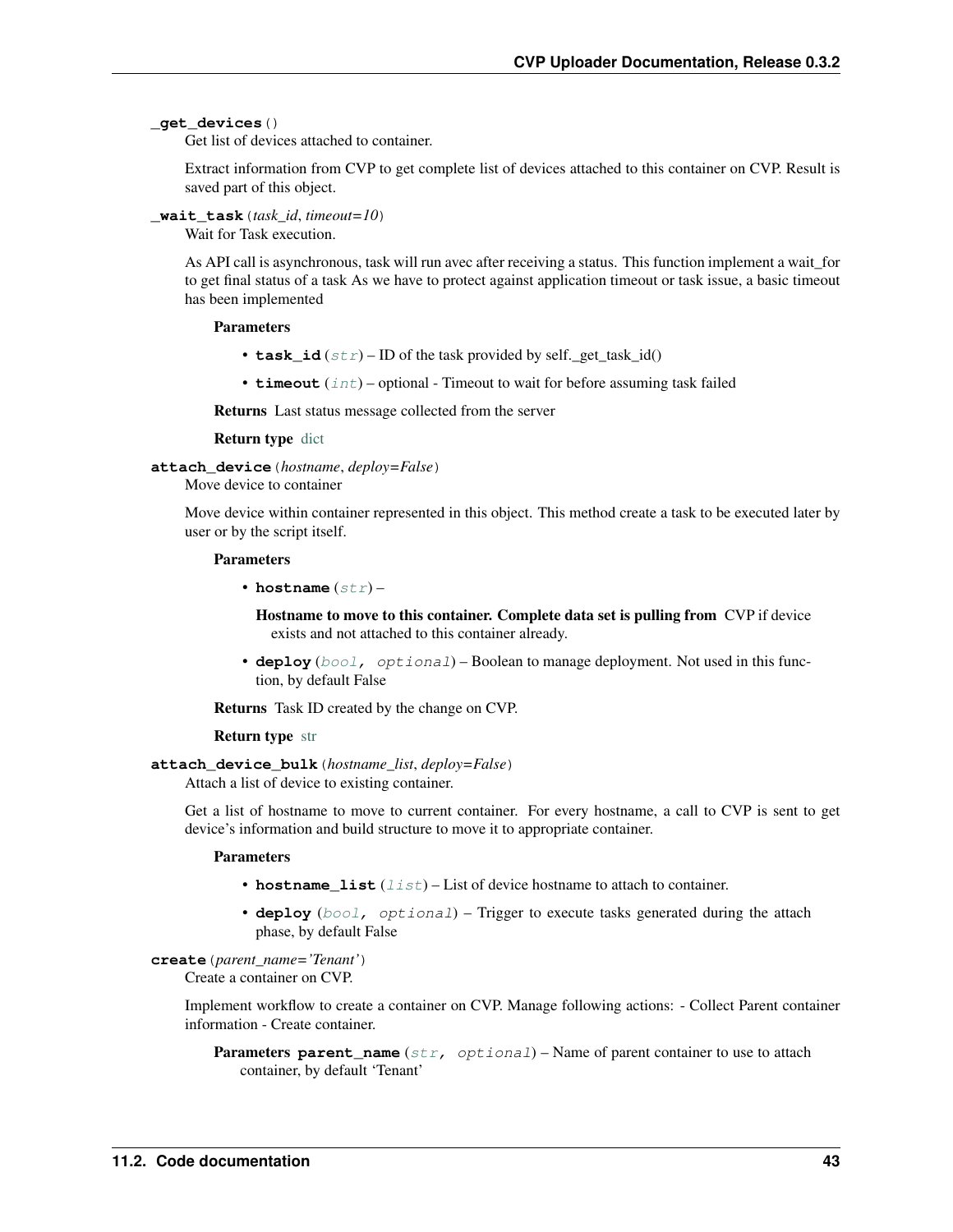<span id="page-47-0"></span>**destroy**(*parent\_name='Tenant'*) Remove a container from CVP topology.

> Parameters parent\_name ([str,](https://docs.python.org/3/library/stdtypes.html#str) optional) – Name of the parent container, by default "Tenant"

Returns Return Nothing

Return type [None](https://docs.python.org/3/library/constants.html#None)

#### **get\_info**()

{

}

Return container's information.

Return container's information pulling from CloudVision server.

Structure is:

```
u'dateTimeInLongFormat': 1513002053415,
u'key': u'container_8_2864853689536',
u'mode': u'expand',
u'name': u'CVX',
u'root': False,
u'undefined': False,
u'userId': u'arista'
```
Returns Container information from CVP

Return type [dict](https://docs.python.org/3/library/stdtypes.html#dict)

#### **is\_device\_attached**(*hostname*)

Test wether or not a device is part of container.

Test if device hostname is already attached to this container. it is based on list provided by self.\_get\_devices()

Parameters **hostname** ([str](https://docs.python.org/3/library/stdtypes.html#str)) – Hostname to search in container.

Returns True if device is part of container, False if not found.

Return type boolean

#### **run\_pending**(*task\_timeout=10*)

Execute pending tasks related to container

Run tasks created when you change container. It does not manage tasks from other objects.

```
>>> status = my_container.run_pending()
>>> print status
[{id:200, status: completed}, {id:201, status: completed}]
```
Parameters task\_timeout ([int,](https://docs.python.org/3/library/functions.html#int) optional) – timer to wait for task completion, by default 10

Returns A list of dictionary where every entry is result of a task:

Return type [list\(](https://docs.python.org/3/library/stdtypes.html#list))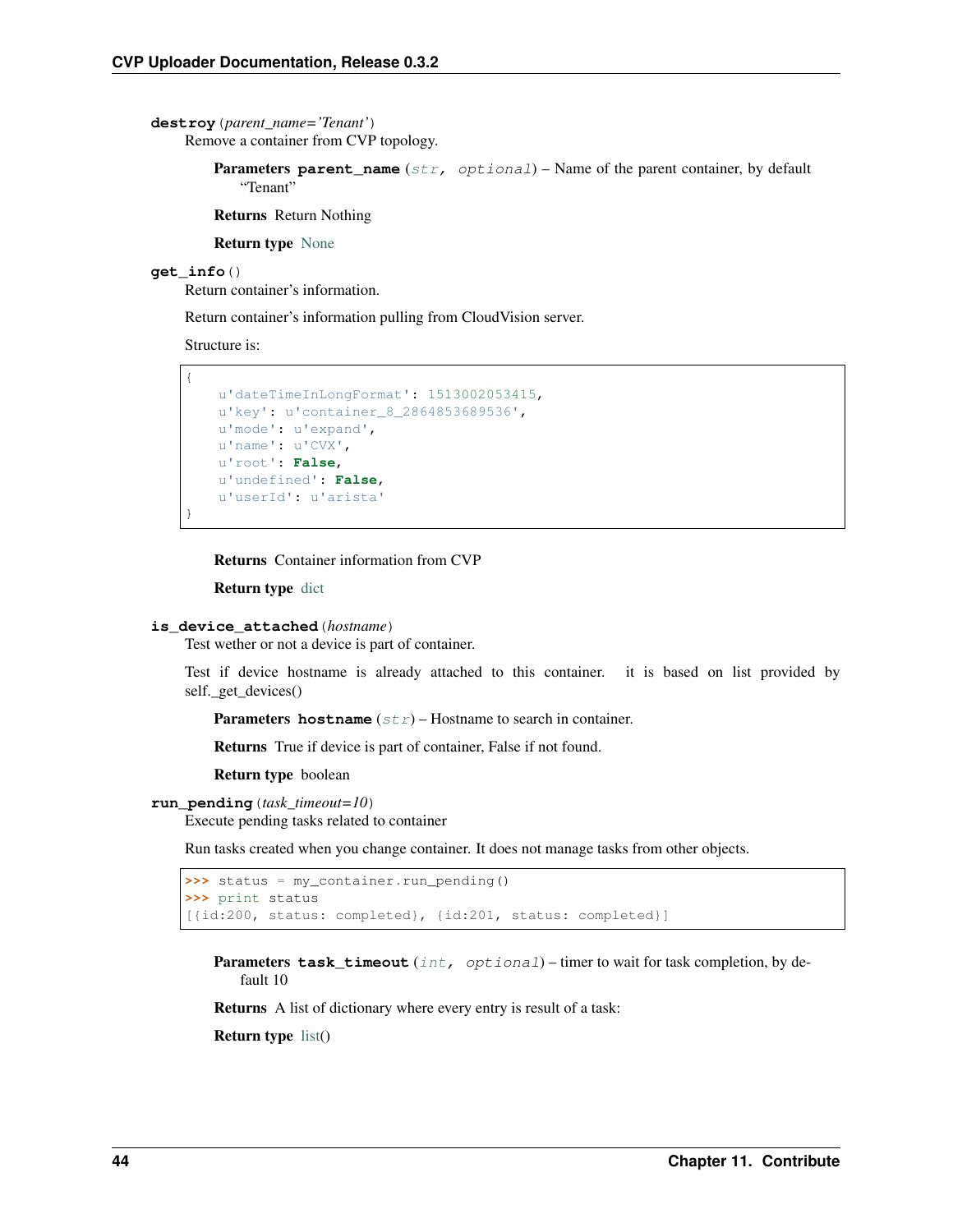#### <span id="page-48-1"></span><span id="page-48-0"></span>**cvprac\_abstraction.cvpInventory module**

**class** cvprac\_abstraction.cvpInventory.**CvpInventory**(*cvp\_server=<cvprac.cvp\_client.CvpClient object>*)

Bases: [object](https://docs.python.org/3/library/functions.html#object)

CVP Inventory Class.

Get complete inventory from CVP and expose some functions to get data. It is RO only and nothing is pushed to CVP with this object.

**\_\_init\_\_**(*cvp\_server=<cvprac.cvp\_client.CvpClient object>*) Class Constructor.

Instantiate an Inventory with a REST call to get device list

Parameters cvp\_server (cvprack.CvpClient()) – Your CVP Rack server

**get\_device\_dict**(*name*)

Get information for a given device.

**Parameters name** ([str](https://docs.python.org/3/library/stdtypes.html#str)) – Hostname to lookup

Returns Complete dictionnary sent by CVP

Return type [dict](https://docs.python.org/3/library/stdtypes.html#dict)

**get\_devices**()

Give a dict of all devices.

Returns dict

Return type All devices attached to CVP inventory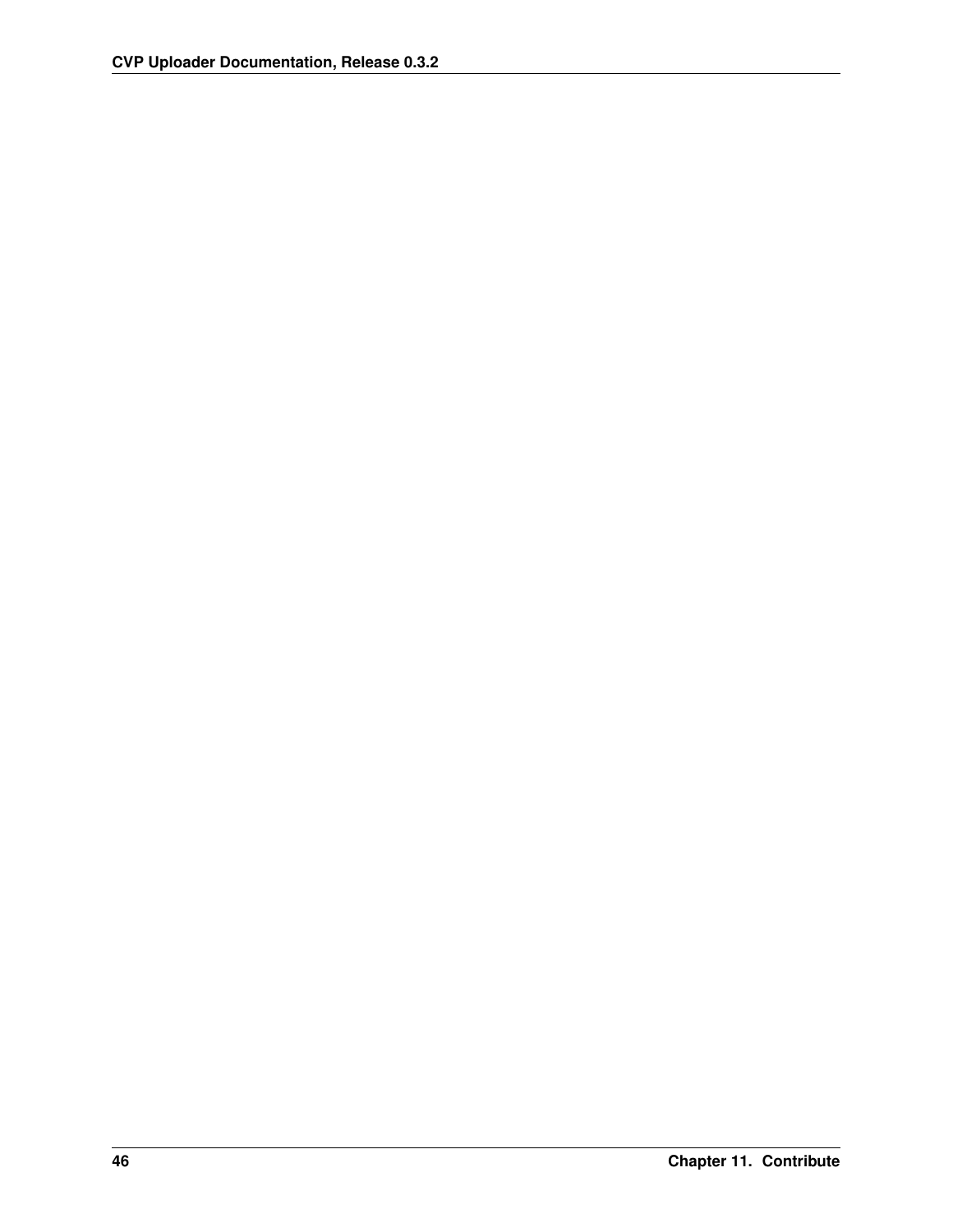Indices and tables

- <span id="page-50-0"></span>• genindex
- modindex
- search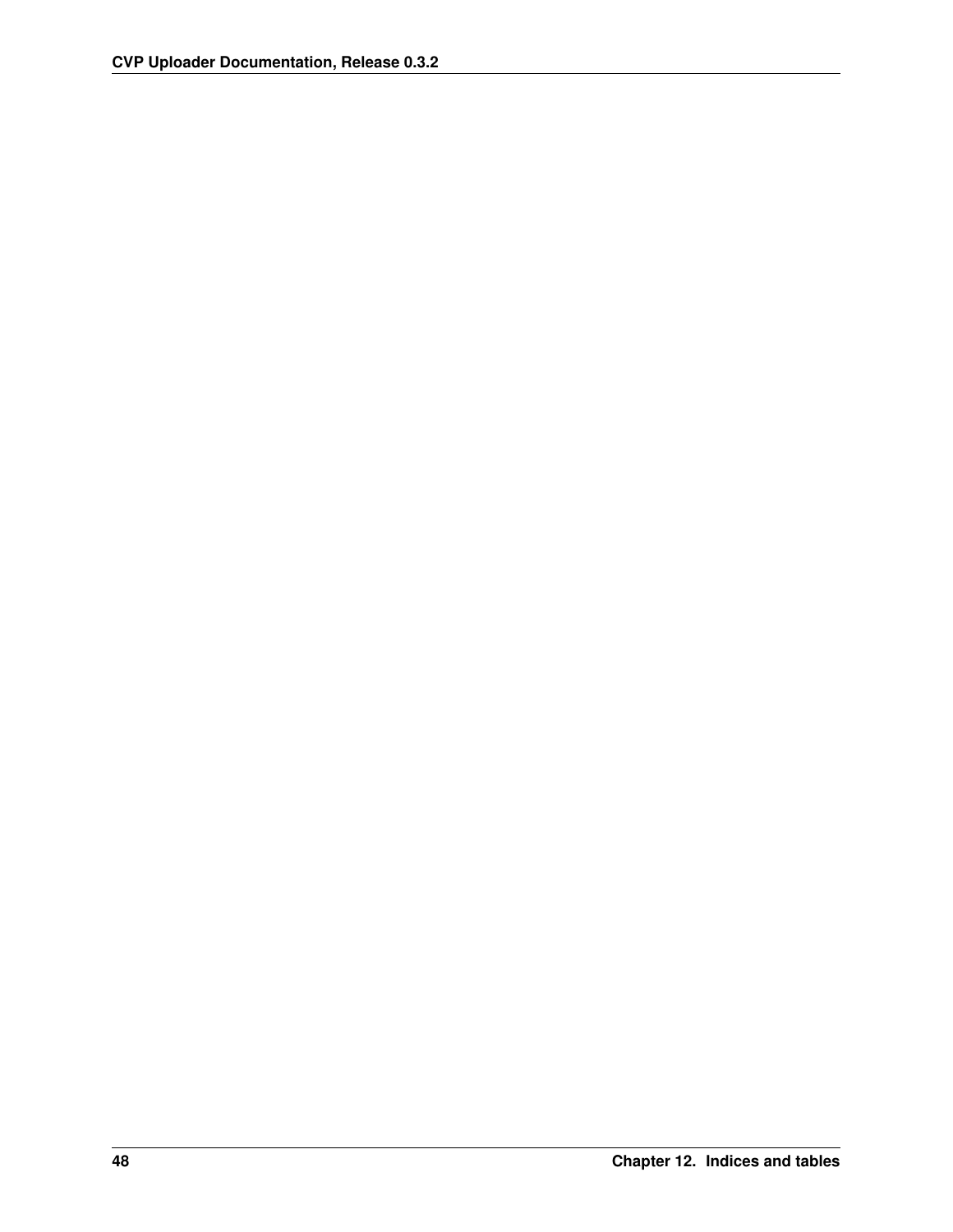## Python Module Index

<span id="page-52-0"></span>c

cvprac\_abstraction, [33](#page-36-2) cvprac\_abstraction.cvpChangeControl, [34](#page-37-0) cvprac\_abstraction.cvpConfiglet, [37](#page-40-0) cvprac\_abstraction.cvpContainer, [41](#page-44-0) cvprac\_abstraction.cvpInventory, [45](#page-48-0)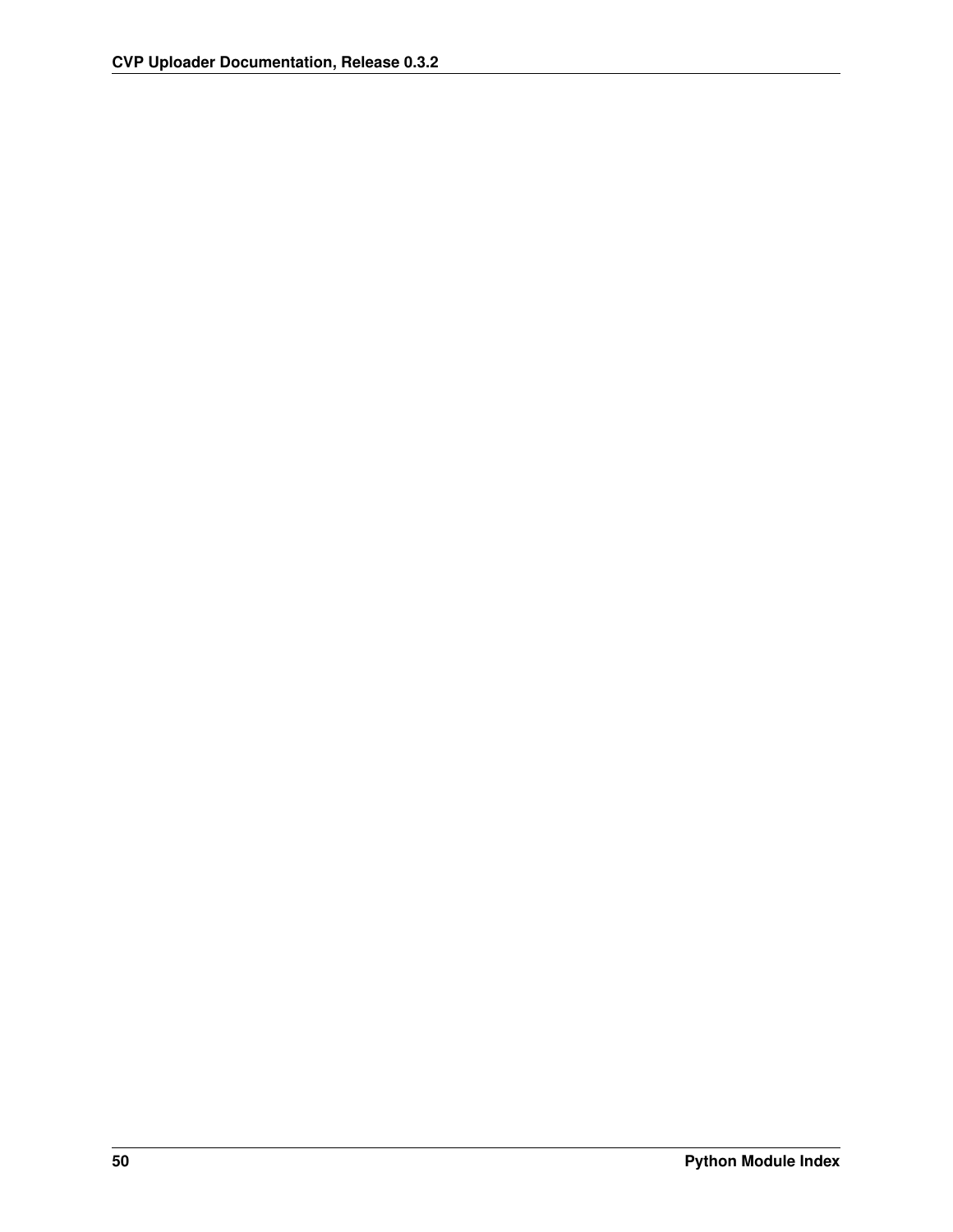## Index

<span id="page-54-0"></span>

| Symbols                                                                                                                              |              | $method$ ), 35                                                  |        |    |
|--------------------------------------------------------------------------------------------------------------------------------------|--------------|-----------------------------------------------------------------|--------|----|
| _init__()(cvprac_abstraction.cvpChangeControl.Cvp <del>ChangeControl</del> ()(cvprac_abstraction.cvpConfiglet.CvpConfiglet_          |              | $method$ , 38                                                   |        |    |
| $method$ , 35                                                                                                                        |              |                                                                 |        |    |
| _init__()(cvprac_abstraction.cvpConfiglet.CvpConfigle\dit_task()(cvprac_abstraction.cvpConfiglet.CvpConfiglet_<br>$method$ , 38      |              | $method$ , 38                                                   |        |    |
| _init__()(cvprac_abstraction.cvpContainer.CvpContain $\theta$ <sup>it_task()(cvprac_abstraction.cvpContainer.CvpContainer_</sup>     |              |                                                                 |        |    |
| $method$ , 42                                                                                                                        |              | $method$ , 43                                                   |        |    |
| _init_()(cvprac_abstraction.cvpInventory.CvpInventory                                                                                |              |                                                                 |        |    |
| $method$ ), 45                                                                                                                       |              |                                                                 |        |    |
| _build_change_dictionnary()                                                                                                          |              | add_device()(cvprac_abstraction.cvpConfiglet.CvpConfiglet       |        |    |
| (cvprac_abstraction.cvpChangeControl.CvpChangeControlmethod), 39                                                                     |              |                                                                 |        |    |
| $method$ , 35                                                                                                                        |              | add_task()(cvprac_abstraction.cvpChangeControl.CvpChangeControl |        |    |
| _configlet(cvprac_abstraction.cvpConfiglet.CvpConfiglet                                                                              |              | <i>method</i> ), 34, 36                                         |        |    |
| attribute), 37                                                                                                                       |              | attach_device()(cvprac_abstraction.cvpContainer.CvpContainer    |        |    |
| _configlet_init()                                                                                                                    |              | method), $41, 43$                                               |        |    |
| (cvprac_abstraction.cvpConfiglet.CvpConfiglet                                                                                        |              | attach_device_bulk()                                            |        |    |
| method), 38                                                                                                                          |              | (cvprac_abstraction.cvpContainer.CvpContainer                   |        |    |
| _configlet_lookup()                                                                                                                  |              | <i>method</i> ), 41, 43                                         |        |    |
| (cvprac_abstraction.cvpConfiglet.CvpConfiglet                                                                                        |              |                                                                 |        |    |
| $method$ , 38                                                                                                                        |              |                                                                 |        |    |
| _container_id()(cvprac_abstraction.cvpContainer.CvpGofitaineread()(in module cvprac_abstraction), 33                                 |              |                                                                 |        |    |
| $method$ , 42                                                                                                                        |              | connect_to_cvp() (in module cvprac_abstraction),                |        |    |
| _container_info()                                                                                                                    |              | 33                                                              |        |    |
| (cvprac_abstraction.cvpContainer.CvpContainer create () (cvprac_abstraction.cvpChangeControl.CvpChangeControl<br>$method$ , 42       |              | method), 34, 36                                                 |        |    |
| _cvp_found(cvprac_abstraction.cvpConfiglet.CvpConfigleteate()(cvprac_abstraction.cvpContainer.CvpContainer<br><i>attribute</i> ), 37 |              | method), $41, 43$                                               |        |    |
| _cvp_server(cvprac_abstraction.cvpConfiglet.CvpConfigletChangeControl                                                                |              |                                                                 | (class | in |
| attribute), 37                                                                                                                       |              | cvprac_abstraction.cvpChangeControl),                           |        |    |
| _devices_configlet                                                                                                                   |              | 34                                                              |        |    |
| (cvprac_abstraction.cvpConfiglet.CvpConfiglet                                                                                        | CvpConfiglet |                                                                 | (class | in |
| attribute), 37                                                                                                                       |              | cvprac_abstraction.cvpConfiglet), 37                            |        |    |
| _get_devices()(cvprac_abstraction.cvpContainer.CvpCoptainerainer                                                                     |              |                                                                 | (class | in |
| $method$ , 42                                                                                                                        |              | cvprac_abstraction.cvpContainer), 41                            |        |    |
| _retireve_devices()                                                                                                                  | CvpInventory |                                                                 | (class | in |
| (cvprac_abstraction.cvpConfiglet.CvpConfiglet                                                                                        |              | cvprac_abstraction.cvpInventory), 45                            |        |    |
| method), 38                                                                                                                          |              | cvprac_abstraction(module), 33                                  |        |    |
| _retrieve_tasks()                                                                                                                    |              | cvprac_abstraction.cvpChangeControl                             |        |    |
| (cvprac_abstraction.cvpChangeControl.CvpChangeControl(module), 34                                                                    |              |                                                                 |        |    |